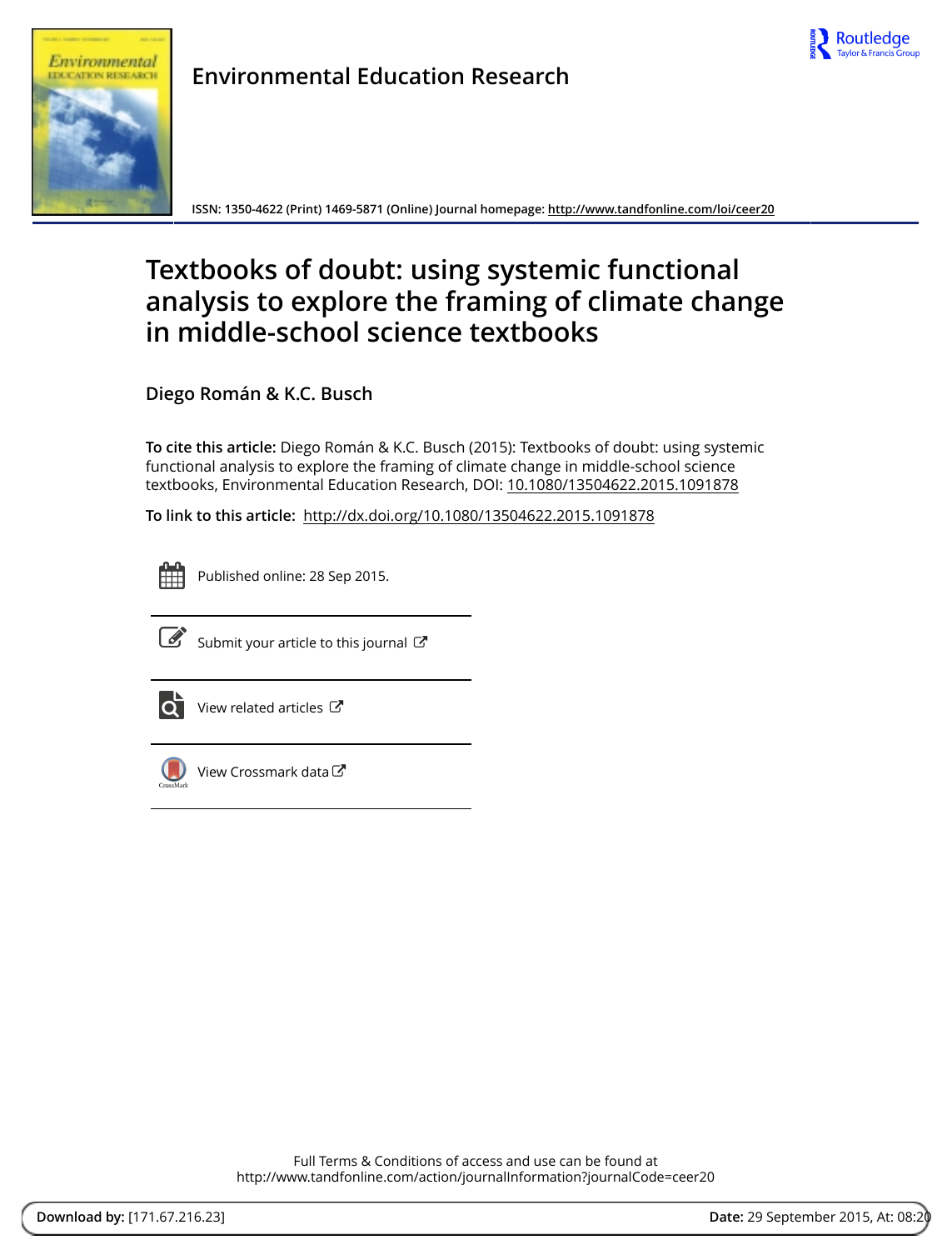# Textbooks of doubt: using systemic functional analysis to explore the framing of climate change in middle-school science textbooks

Diego Román<sup>a</sup>\* and K.C. Busch<sup>b</sup>

<sup>a</sup>Department of Teaching and Learning, Southern Methodist University, Dallas, TX, USA; <sup>b</sup>Graduate School of Education, Stanford University, Stanford, CA, USA

(Received 19 March 2015; accepted 18 August 2015)

Middle school students are learning about climate change in large part through textbooks used in their classes. Therefore, it is crucial to understand how the language employed in these materials frames this topic. To this end, we used systemic functional analysis to study the language of the chapters related to climate change in four sixth grade science textbooks adopted in the state of California. The linguistic variables investigated were: types of nominal groups; processes; circumstances; and the modality system. Our findings showed that these textbooks framed climate change as uncertain in the scientific community – both about whether it is occurring as well as about its human-causation. The implications for science education are discussed in relation to how the current political and public discourses of climate change, rather than the scientific discourse, is influencing how textbooks discuss this topic.

Keywords: systemic functional analysis; climate change; textbooks; uncertainty; framing

# Introduction

A recent poll conducted in the United States showed that 51% of American teenagers believe that scientists do not agree about whether climate change is happening (Leiserowitz, Smith, and Marlon [2011\)](#page-21-0). What might be the sources of this erroneous belief among American youth? Some answers may be found in the students' classrooms. Because most science teachers in the United States rely on textbooks for their instruction (Kloser [2013;](#page-21-0) Slough et al. [2010;](#page-22-0) Weiss et al. [2003](#page-23-0)), science textbooks are one example of the materials students will likely use when learning about climate change. Consider the following text extracted from a sixth grade science textbook:

1. Not all scientists agree about the causes of global warming. Some scientists think that the 0.7 Celsius degree rise in global temperatures over the past 120 years may be due in part to natural variations in climate. (Prentice Hall [2008](#page-22-0), 377)

A likely inference that can be drawn from this extracted text is that there is a high level of uncertainty among the scientific community about the causes of climate change – this uncertainty is exemplified in expressions such as 'not all scientists' or 'some scientists.' While it is accurate that agreement is not unanimous, it is esti-

<sup>\*</sup>Corresponding author. Email: [dxroman@smu.edu](mailto:dxroman@smu.edu)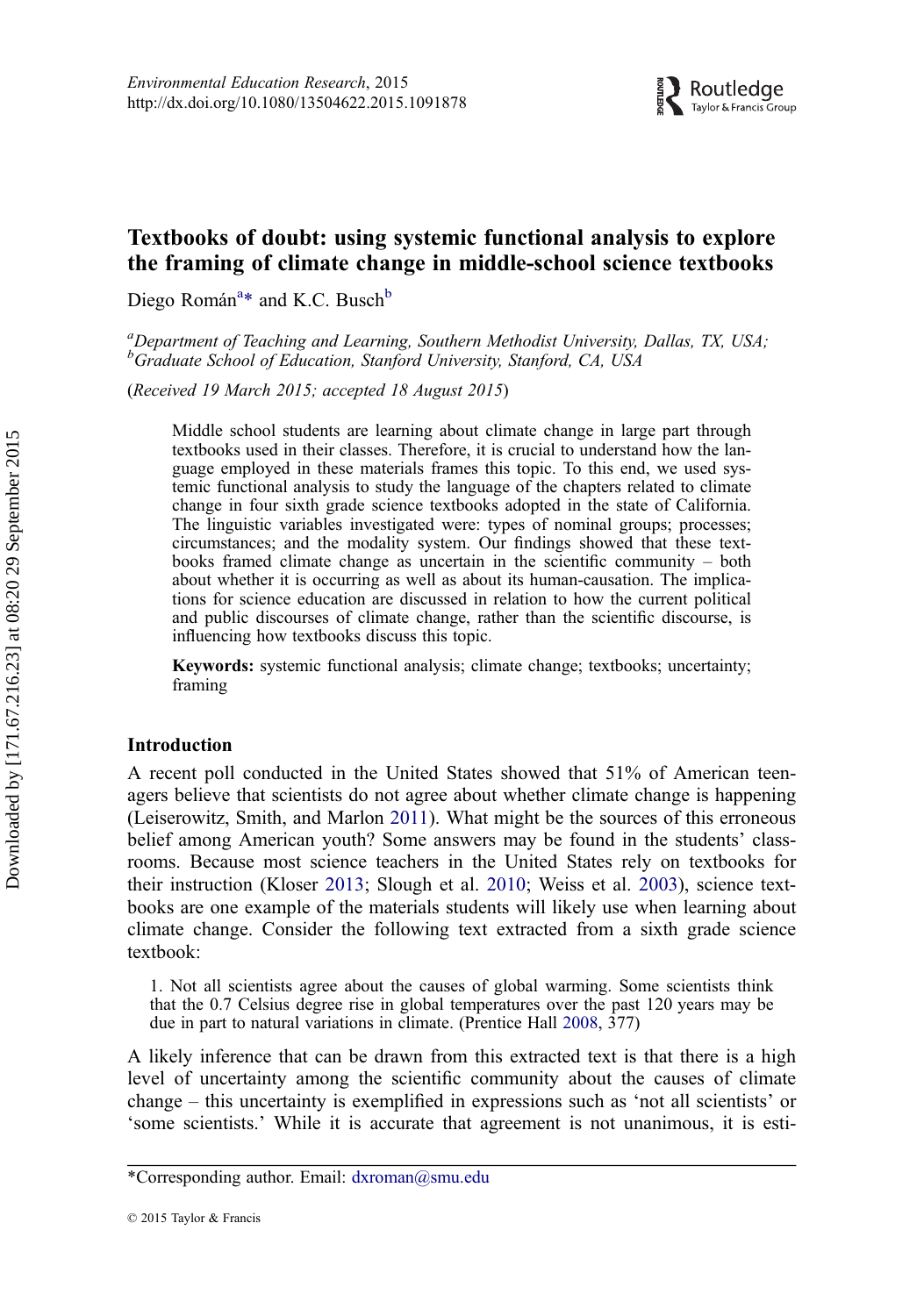mated that only 3% of climate scientists disagree about the causes of climate change (Cook et al. [2013](#page-20-0)). Furthermore, 'natural variations' are the only agents of climate change explicitly identified in text sample one. Contrast this extract with the language used in the following text from the Intergovernmental Panel on Climate Change's (IPCC [2013](#page-21-0), 13) most recent report:

2. Human influence on the climate system is clear. This is evident from the increasing greenhouse gas concentrations in the atmosphere, positive radiative forcing, observed warming, and understanding of the climate system.

In the second extract, linguistic expressions that construe uncertainty about human influence on climate change are absent. Human influence is described as 'clear' in this text. Whereas the textbook refers to what scientists 'think' about climate change, the IPCC report specifically lists sources of observable evidence from which scientists made the inference about human causation of this phenomenon.

Yet, how common are the framings of high scientific uncertainty about climate change and the human influence on the climate system in science textbooks? To answer this question, we conducted an exhaustive examination of the choices and frequency of language – both the level of uncertainty as well as the agents involved – in all the chapters that covered the topic of climate change in four sixth grade science textbooks, each by a different publisher, adopted in the state of California.

In what follows, we locate our study in the current literature about the framing of climate change and in prior research that has addressed the language of science and science textbooks. We then describe our research questions, the methodology, and the results of our study. Finally, in the discussion section, we posit that the language in science textbooks addressing climate change incorrectly portrays a low level of agreement among scientists about this phenomenon and does not sufficiently discuss the impact of human influences on the climate system. In other words, we argue that the language found in the science textbooks analyzed is more akin to the public discourse of doubt rather than to the scientific discourse. Finally, in the implications section, we discuss how our research could aid in improving the manner in which school textbooks present climate change.

# Student perspectives on and knowledge of climate change

Much like the adult public, polling results paint a bleak picture of youths' engagement around the issue of climate change. Only 54% of American teens believe that climate change is actually happening, and 43% do not believe that it is caused by humans. Therefore, it is perhaps not surprising that 57% of teens are not concerned about climate change (Leiserowitz, Smith, and Marlon [2011\)](#page-21-0).

Often the lack of youths' concern about climate change is attributed to their lack of knowledge. An extensive body of research indicates that students hold many misconceptions about climate science (Shepardson, Niyogi, and Charusombat [2011](#page-22-0)). For example, students confuse the causes of climate change with other atmosphererelated pollution issues such as acid rain and ozone depletion. In addition, students are unclear about the effects of climate change, incorrectly linking climate change to skin cancer and believing that the effects will be the same for all parts of Earth. While there are likely many contributions to student perceptions and understandings of climate change, information they encounter in their school science textbook is likely one influence.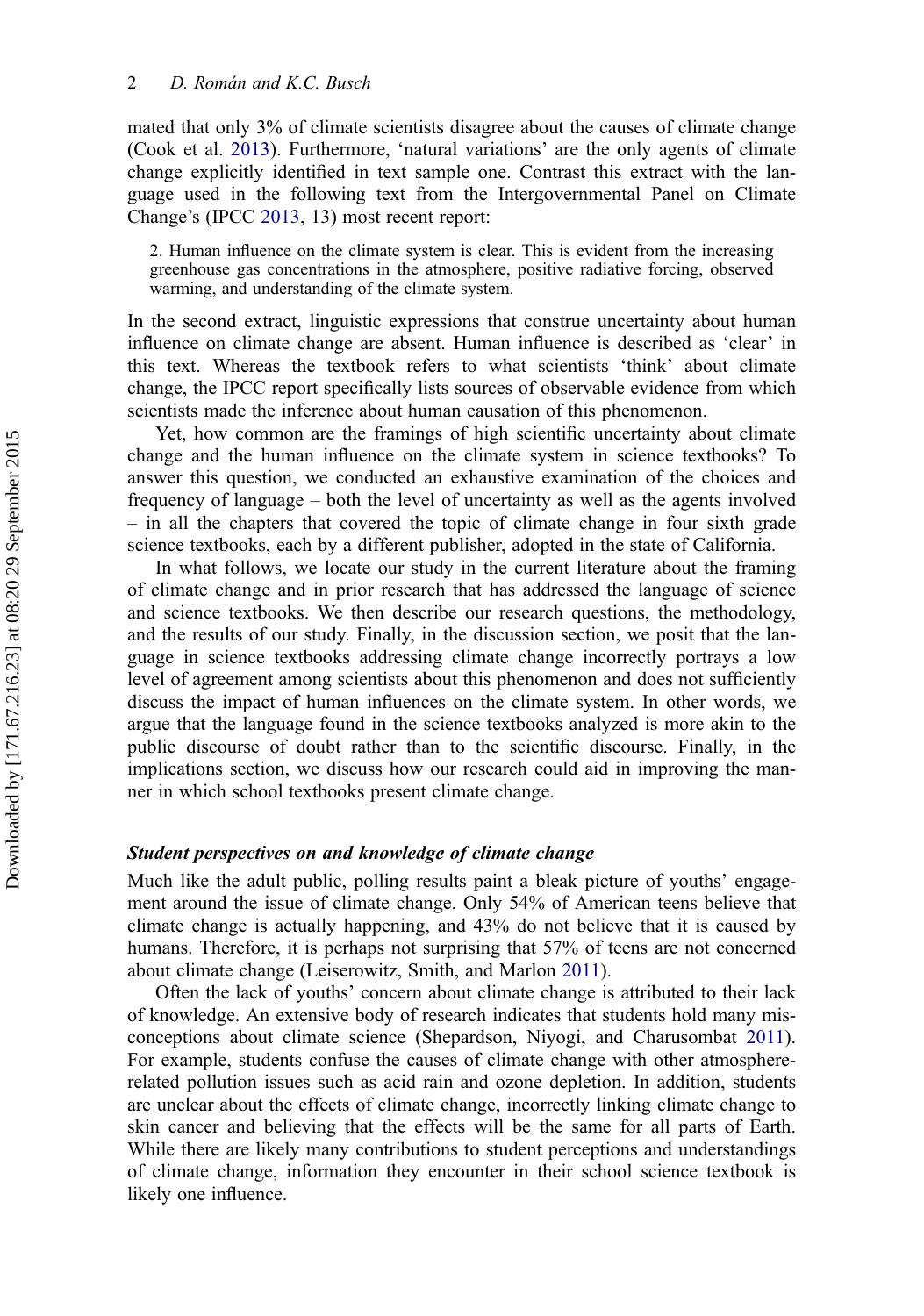While numerous studies have carefully cataloged the many misunderstandings students have about climate change, we found only one other peer-reviewed study that characterized the representation of climate change in school science textbooks. Building on their previous work about student misconceptions, Choi et al. ([2010\)](#page-20-0) reviewed seven earth and environmental science textbooks in order to determine if science textbooks may be contributing to student misconceptions about climate change. They found that many of these misconceptions could be mapped onto similar misrepresentations of or lack of coverage about those topics within the texts. For example, it was noted that the textbooks failed to distinguish between and relate the types of radiation: incoming solar radiation and outgoing infrared radiation. This lack of understanding, the authors argue, can contribute to students misunderstanding of the causes of climate change.

#### Uncertainty, understanding, and concern

While the previous study does provide a well-supported argument that content in textbooks can be correlated to student misconceptions, it did not specifically address the representation of uncertainty in these texts. In fact, many scholars have questioned the prevailing assumption that a lack of knowledge is the main cause for lack of concern (Kahan, Jenkins-Smith, and Braman [2011](#page-21-0); Möser and Dilling [2011](#page-22-0)). Rather, among adults, perception of scientific consensus may be more predictive of concern and action (Ding et al. [2011](#page-20-0); McCright, Dunlap, and Xiao [2013\)](#page-22-0). And, in some cases, the link between knowledge and concern can be mediated by perception of scientific consensus (Malka, Krosnick, and Langer [2009](#page-21-0)). Because uncertainty is such an inherent part of climate science as well as the climate 'debate,'  $-$  a 'debate' fueled in large part through intentional deception (Oreskes and Conway [2011](#page-22-0)) – we find this additional component worth studying.

Although uncertainty is an inherent aspect of scientific study, 'within the climate change discourse it functions as an obstacle to action' (Hayden [2011,](#page-21-0) 118). Experimental research has shown that perception of high uncertainty has been correlated to reduced willingness to take pro-environmental behavior (Bamberg and Möser [2007](#page-19-0); Fortner et al. [2000](#page-20-0); de Kwaadsteniet et al. [2007\)](#page-21-0). Malka and colleagues ([2009\)](#page-21-0) found that when skeptical language was introduced into a scientific message about climate change, it not only resulted in less favor for public policy to mitigate and adapt, it also resulted in a decreased belief that climate change was happening, and a decreased belief of the scientific consensus. Additionally, research suggests that uncertainty can affect learning. The more uncertain an environmental issue is, the more likely learners are to have misconceptions about the issue (Boyes, Chuckran, and Stanisstreet [1993;](#page-19-0) Boyes and Stanisstreet [1992](#page-19-0); Fortner et al. [2000](#page-20-0); Stanisstreet and Boyes [1996](#page-23-0)).

While being clear about levels and sources of uncertainty is considered to be 'good science' by scientists, the public perceives uncertainty as 'not knowing' (Möser [2010](#page-22-0)). Confusion has been fueled in part due to the accepted language used in scientific writings. For instance, when non-scientists interpret the qualitative expressions the IPCC has used in their reports, such as 'very likely,' they consistently underestimate the quantitative probabilities intended by scientists (Budescu et al. [2014\)](#page-20-0).

Taken together, these studies show that understanding uncertainty about climate science is an important part of understanding and acting on climate change. In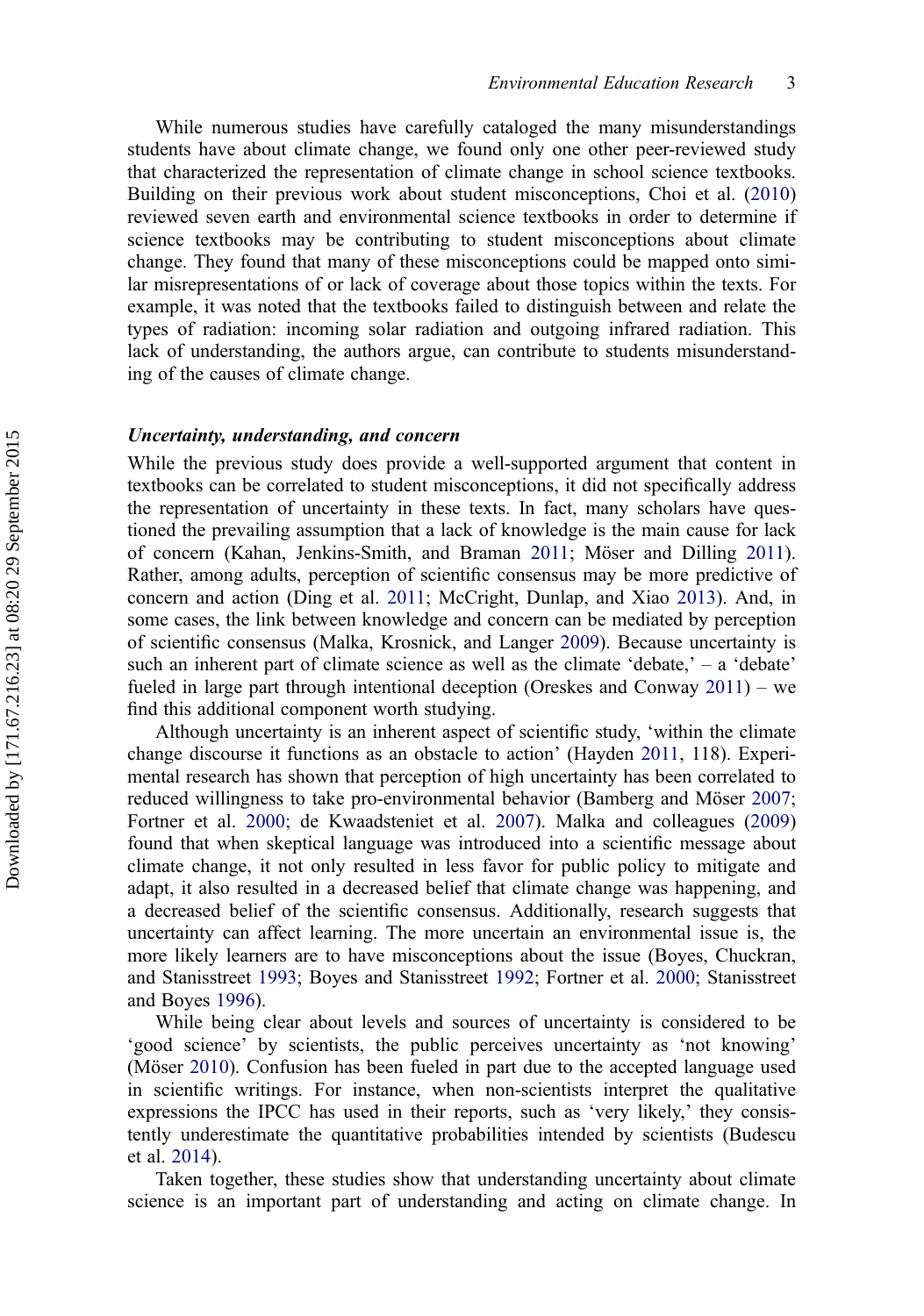addition, one of the learning goals for K-12 science students is to understand the 'nature of science' defined as the 'the values and assumptions inherent to the development of scientific knowledge' (Lederman and O'Malley [1990,](#page-21-0) 225). Uncertainty of scientific knowledge is considered an extremely important aspect of the nature of science that students should understand (DiGiuseppe [2014;](#page-20-0) Osborne et al. [2003\)](#page-22-0). Next, we consider how framing theory may provide a unique insight into how uncertainty about climate change is being portrayed in school science.

#### The framing and discourses of climate change

Frames are 'interpretive story lines that communicate what is at stake in a societal debate and why the issue matters' (Nisbet and Scheufele [2009](#page-22-0), 1770). According to framing theory, society, the media, and the audience are connected through three framing processes: frame building, frame setting, and the individual-level effects of framing (Scheufele [1999](#page-22-0)). For example, in discussing the topic of climate change, some segments of the media use the journalistic norm of 'balance' – giving equal weight to all positions about this phenomenon – when building frames to present to the public (Boykoff [2007](#page-19-0)). When frame setting, segments of the media that adhere to this norm give equal time to a climate scientist and a climate denier when addressing climate change. For example, Fox News presents climate change as uncertain by interviewing a greater proportion of climate deniers (Feldman et al. [2012\)](#page-20-0). As a result, at the individual-level effects of framing stage, the audience may come to understand human-caused climate change as controversial. And indeed, viewers of Fox News are more likely to be climate skeptics even when taking into account political affiliation (Feldman et al. [2012\)](#page-20-0). The effects of framing go beyond individual positions about specific topics. Frames accumulate into larger discourses, which are 'a shared way of apprehending the world … enabling those who subscribe to it to interpret bits of information and put them together into coherent stories or accounts' (Dryzek [2013,](#page-20-0) 9). We see two discourses prevalent in climate change communication: a 'scientific discourse' and a 'public discourse.'

The 'scientific discourse' can be seen in scientific writings such as the IPCC reports. The IPCC asserts that the human impact on climate change is clear and action is warranted. According to the IPCC ([2013,](#page-21-0) 17), 'continued emissions of greenhouse gases will cause further warming and changes in all components of the climate system. Limiting climate change will require substantial and sustained reductions of greenhouse gas emissions.' Thus, the scientific discourse frames climate change as an environmental problem with immense risk, and as a result, we should take immediate mitigating action.

In contrast, the 'public discourse' can be seen in mass media reports in which climate change is characterized by portraying the human-causes of this phenomenon as unsettled science with high levels of uncertainty among the scientific community (Boykoff [2007;](#page-19-0) Feldman et al. [2012\)](#page-20-0). The effect of presenting human-caused climate change as controversial could be seen in a recent survey conducted in the United States. According to the Pew Research Center ([2015\)](#page-22-0), only 50% of American adults polled in that survey agree that the Earth is getting warmer due to human activity. The public discourse often adopts a 'wait-and-see' approach, reflected in polling results which indicate that only 33% of the US public believes that climate change is a serious threat (Pew Research Center [2015\)](#page-22-0).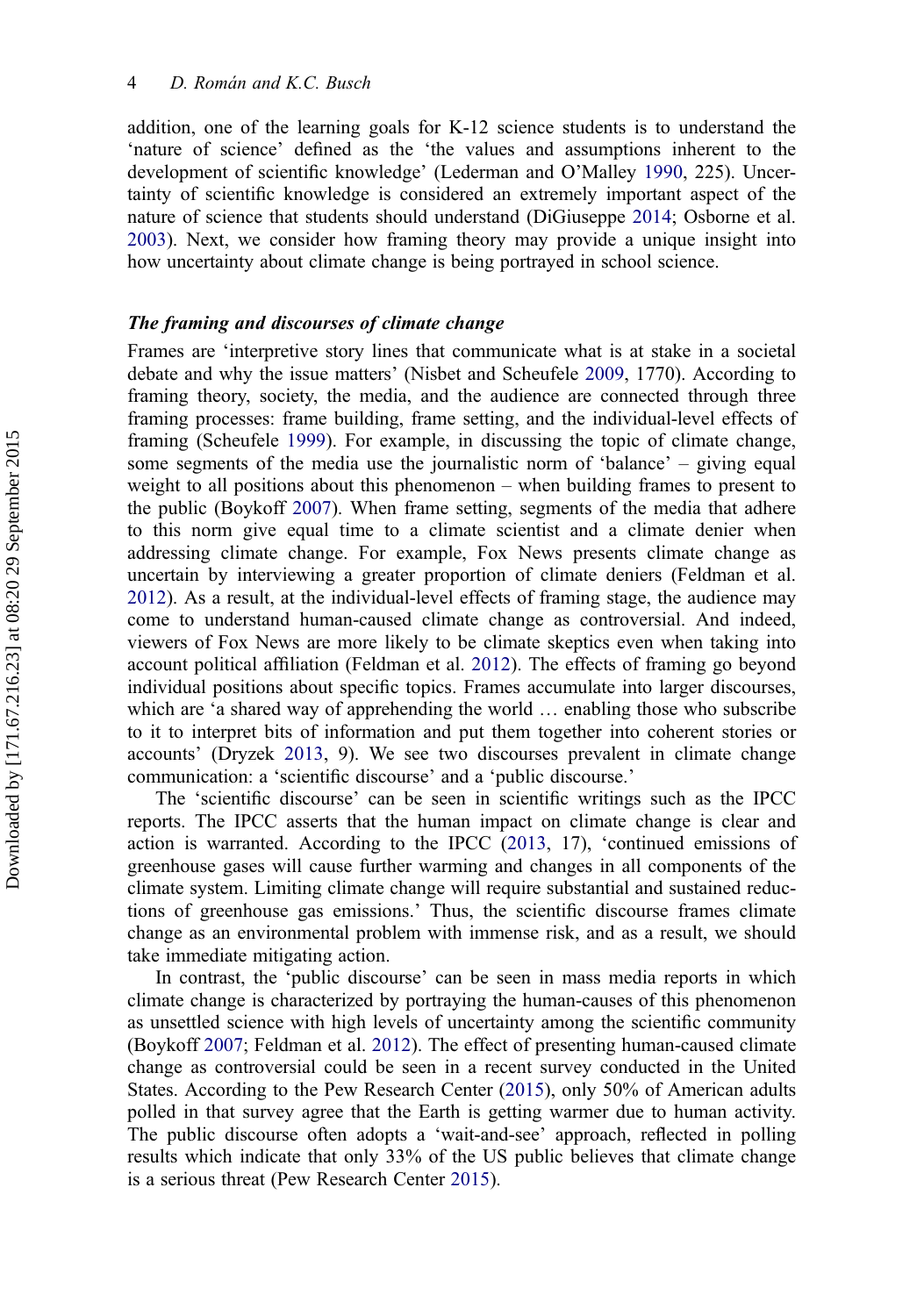Within the US and globally, risk perception is highly correlated to communication access and education (Lee et al. [2015\)](#page-21-0). While mass media is the main source of information about climate change for the public (Leiserowitz, Smith, and Marlon [2010\)](#page-21-0), school still serves as an important source of information for youth (Dupigny-Giroux [2010](#page-20-0); Jeffries, Stanisstreet, and Boyes [2011\)](#page-21-0). So, how is climate change framed within school contexts and materials?

#### Framing of climate change in school science

School frames are evident in the language used by teachers and textbooks. Busch [\(2015](#page-20-0)) examined the frame-setting process and found that teachers used two different discourses – the science discourse and the social discourse – when lecturing about climate change. In the science discourse, teachers framed climate change as an issue of data and scientists, at the global scale, as a current problem, and one that primarily affects physical systems such as precipitation and temperature. When using the social discourse, however, teachers discussed the effects of climate change on social structures such as economics and politics, emphasizing the impact on people at a local scale, and placing these effects in the future. School frames are also evident in the language choices found in textbooks in sections about climate change. In this study, we aim to characterize the way in which climate change is represented in textbooks (Figure 1).

At the macro level, textbook writers and teachers make language choices when frame-building based on ideology, beliefs and attitudes, the school context, and community influences. One influence on school textbooks is likely the state science standards. Although climate change has been neglected in previous science standards (Hoffman and Barstow [2007](#page-21-0)), this topic is included in the recently developed United States' Next Generation Science Standards (NGSS Lead States [2013\)](#page-22-0) as well as in the science curriculum of various countries (e.g. the Australian Curriculum and the National Curriculum in England). Unequivocally, climate change is considered to be real and human actions are identified as both a cause of and as a solution. Thus, the standards align more so with the scientific discourse rather than the public discourse. Yet, do the language choices employed in science textbooks to discuss climate change reflect the public discourse, the scientific discourse, or both? Before delving into this question, we provide a brief review of the importance of science textbooks and the characteristics of the language they use to present scientific concepts.

|                 | <b>INPUTS</b>                                      |                                                         | OUTPUTS                                                               |
|-----------------|----------------------------------------------------|---------------------------------------------------------|-----------------------------------------------------------------------|
| <b>SCHOOI</b>   | Organizational pressures<br>Ideologies & attitudes | <b>Frame building</b>                                   | School frames                                                         |
| <b>STUDENTS</b> | Studentframes                                      | Frame setting<br>Individual-level<br>effects of framing | Attitudes<br>Motivation<br>Action-taking<br>Feeling of responsibility |

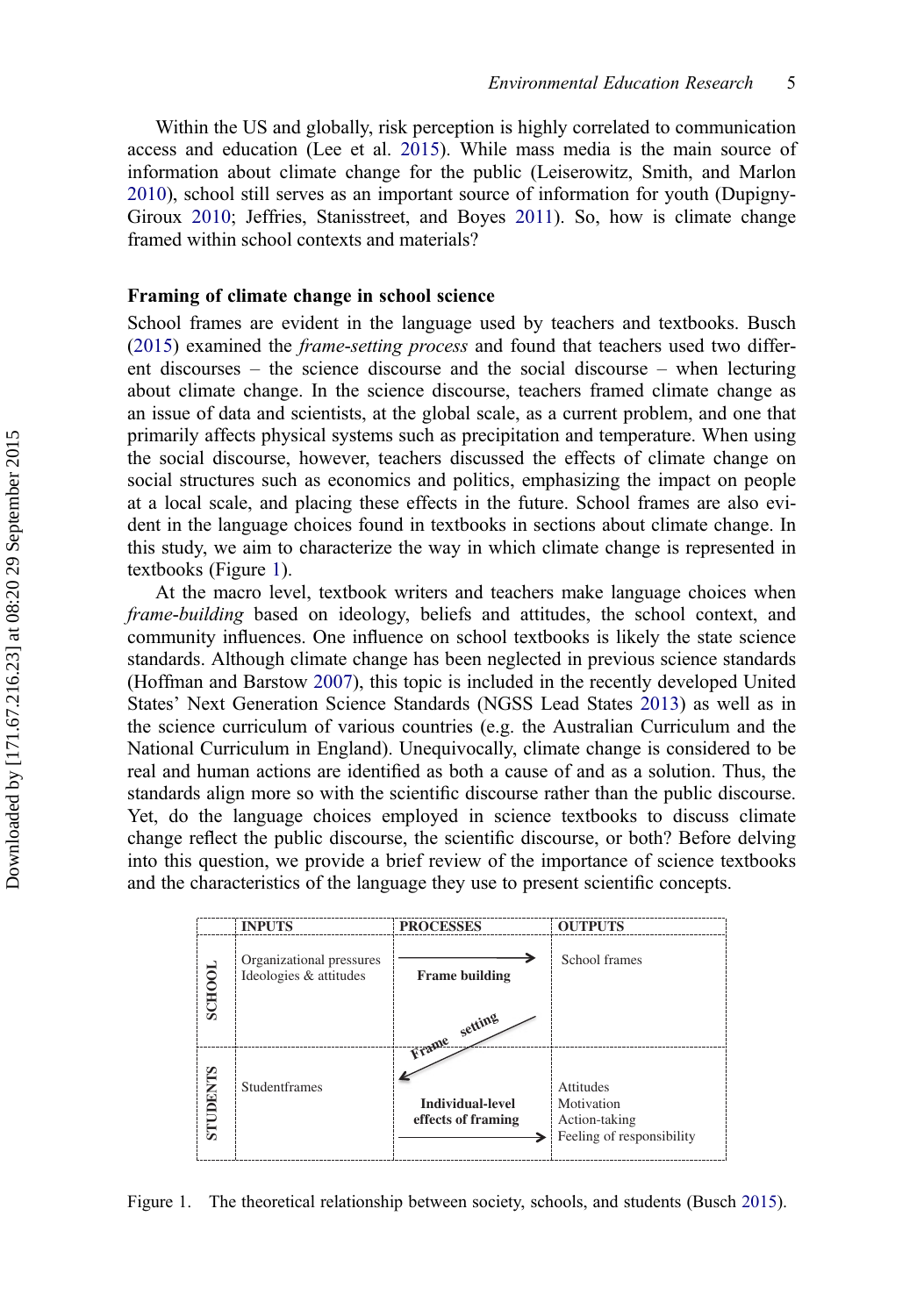#### Science textbooks and science discourse

At the K-12 school level, science textbooks are one of the main sources of science discourse (Bryce [2011](#page-19-0)). However, there seems to be a consensus that these materials are flawed (Slough and McTigue [2010](#page-22-0)), particularly with respect to how they misrepresent the nature of science and by their inability to justify claims (Drew [2011](#page-20-0)). For instance, after conducting an extensive review of science textbooks in the United States, Kesidou and Roseman [\(2002\)](#page-21-0) report that these programs lacked clarity in presenting key scientific ideas and offer minimal support to teachers and students in learning these key concepts.

Textbooks have also been criticized for merely emphasizing the descriptions of facts, instead of explanations (Smolkin, McTigue, and Yeh [2011](#page-22-0)), and promoting memorization rather than critical thinking (National Research Council [1990\)](#page-22-0). These findings have been reflected in the few studies that have addressed the syntactic and discourse level features of science textbooks (Fang and Schleppegrell [2008\)](#page-20-0). For instance, Butler and her coauthors ([2004\)](#page-20-0) found that most sentences in science textbooks presented information as a series of statements of fact – what these authors characterized as 'extended definition' (32).

The language of science textbooks has evolved within the wider context of the discourse used by scientists. In discussing the historical development of science discourse, different authors have posited that it has evolved to present scientific knowledge using language that is simultaneously technical, abstract, dense, and tightly knit (e.g. Halliday and Martin [1993](#page-21-0)). According to Montgomery [\(1995](#page-22-0)), science discourse is characterized by the persona of univocity, in which objects or abstractions – commonly in the form of nominalizations – perform the actions. Consider example 3 in which a nominalization (i.e. radiation) is performing an action (i.e. heating up the air):

3. Then infrared radiation from these surfaces heats the air in the greenhouse. (Prentice Hall [2008,](#page-22-0) 375)

Schleppegrell [\(2004\)](#page-22-0) points out that nominalization are nouns or nominal groups (e.g. infrared radiation) that present information that would have required a whole clause (e.g. the Sun radiates invisible energy). In other words, nominalization is a linguistic process through which verbs (e.g. radiate) and adjectives (e.g. radioactive) serve as nouns (e.g. radiation, radioactivity) to convey specialized meanings in academic texts. Furthermore, authors of science texts often use nominalization to present information in technical and concise ways, but one consequence of nominalization is that human agents and temporal aspects of the scientific processes described are not made explicit.

Yet, when used in school textbooks, this impersonal authoritative stance does not allow exploration of ideas, obscures the human agents involved, and only presents the school science point of view (Montgomery [1995](#page-22-0)). Furthermore, the type of science discourse used in textbooks does not usually reflect the various degrees of uncertainty in scientific knowledge (Kloser [2013](#page-21-0)) – an important aspect of the nature of science that students should understand if they are to differentiate between knowledge that is 'well-established and beyond reasonable doubt, and why other scientific knowledge is more open to legitimate doubt' (Osborne et al. [2003,](#page-22-0) 701).

In addition, various researchers have described the critical role that science language plays in science instruction (e.g. Lee, Quinn, and Valdés [2013](#page-21-0); Shanahan and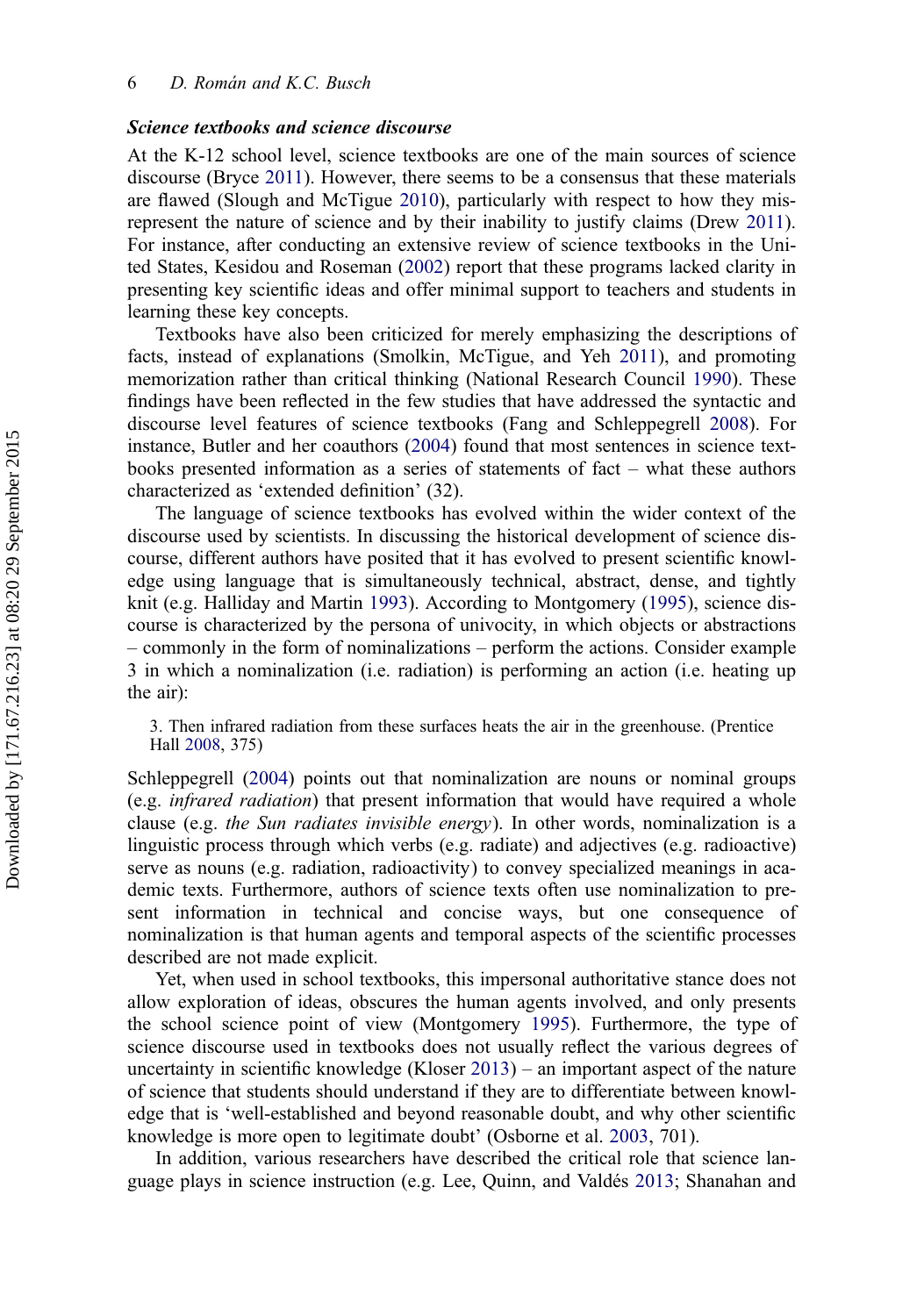Shanahan [2008](#page-22-0); Yore [2012\)](#page-23-0). Yet, few studies have focused on how specific linguistic features, such as ways of expressing uncertainty, impact students' understanding of scientific concepts (Chenhansa and Schleppegrell [1998\)](#page-20-0). Language, however, has been called the major obstacle most students face in learning science (Norris and Phillips [2003\)](#page-22-0) because almost all of what we call knowledge is presented using language (Wellington and Osborne [2001\)](#page-23-0) and 'doing science' depends on understanding how science gets communicated to different audiences (Lemke [1990\)](#page-21-0).

#### Research questions

School materials, such as textbooks, are framing how climate change is presented to students. These frames are visible and salient via the language choices used in textbooks to discuss this topic. Given the importance of science textbooks and the role that language plays in science instruction, we used systemic functional analysis (SFA) (Fang and Schleppegrell [2008](#page-20-0), [2010\)](#page-20-0) to investigate how uncertainty and human attribution are construed in the language of the chapters that discussed climate change. Specifically we asked:

- (1) How does the language used in science textbooks indicate how certain scientists are that climate change is occurring?
- (2) How are human beings positioned as the causes of or the solution for climate change?

#### Methodology

Broadly speaking, linguistic studies of textbooks have followed two approaches: the formal perspective that focuses on the technical aspects of language (e.g. Butler et al. [2004\)](#page-20-0) and a functional perspective that studies language according to its context of use (e.g. Moss [2006\)](#page-22-0). Among the functional approaches, Halliday's ([1994\)](#page-21-0) Systemic Functional Linguistics (SFL) has had a strong influence in the field of education because it has offered educators insights into how language varies between genres and content-areas (Moje [2008\)](#page-22-0). SFL has provided educators with a meaning-based metalanguage they can use to discuss the linguistic characteristics of content-area texts (Fang and Schleppegrell [2008](#page-20-0)).

SFL is distinctive from other methodologies because it seeks to develop both a theory about language as a social process, and an analytical methodology that would allow the systematic description of language patterns (Eggins [2007\)](#page-20-0). As Halliday [\(1994](#page-21-0), xiii) states, '… every text – that is everything that is said or written – unfolds in some context of use; furthermore, language has evolved to satisfy human needs and it is organized as a function of those needs.' In education, language analysis using SFL is conceptualized as examining the linguistic features of the discourse of each content area (e.g. science).

The present study used SFA, an SFL-based approach developed by Fang and Schleppegrell ([2008,](#page-20-0) [2010](#page-20-0)). SFA was chosen because it studies language using a three dimensional perspective: (1) the conceptual information being presented in the text, that is, experiential meaning; (2) the relationship between the language users, or between readers and authors, that is interpersonal meaning; and (3) how texts are organized, that is, textual meaning (Schleppegrell [2004](#page-22-0)). In other words, SFA takes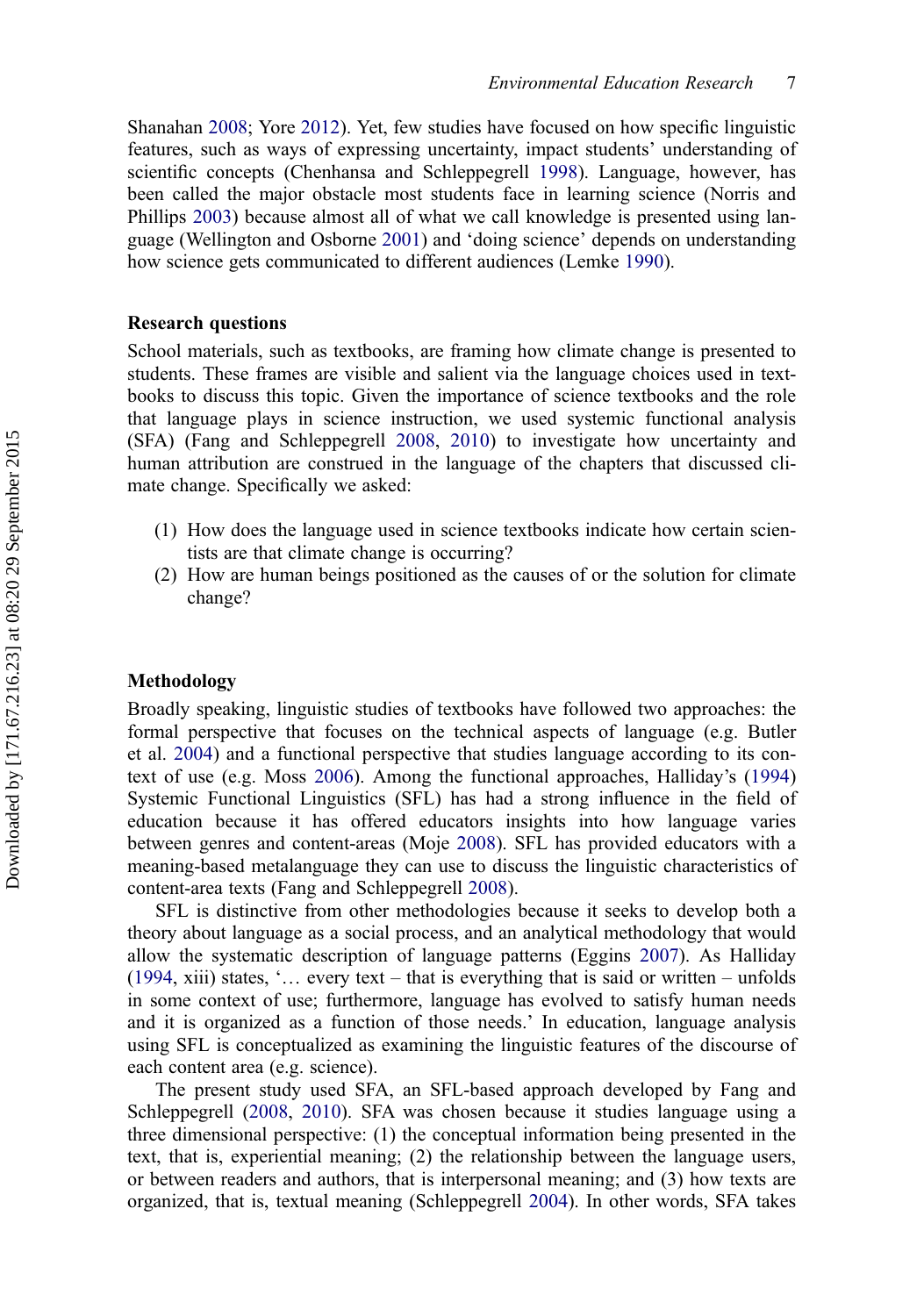into account how content is instantiated, how the writer and readers negotiate roles, and how texts are structured to express abstract, technical, and evaluative meanings.

To analyze uncertainty and human-attribution of climate change using an SFA approach, we examined four linguistic variables to explore the experiential, interpersonal, and textual meaning in texts about climate change. These linguistic variables were: types of nominal groups as expressed in the participants or subjects of each clause (human agents vs. abstractions); types of processes (doing, being, saying, sensing) as expressed by verbs and their configurations of participants; circumstances as expressed by prepositional and adverbial phrases, and conjunctions (e.g. millions of years ago, therefore); and the modality system as expressed in modal verbs (e.g. would, could, might). The reasons behind choosing each of these four groups are described below.

#### Experiential meaning: participants and processes

Experiential meaning refers to the concepts discussed in the text, or what the text is about. Nouns and noun phrases (nominal groups) and processes (construed in clauses via verbs and its participants) are key resources in presenting conceptual information. From an SFL perspective, '… all nominal groups are grammatical participants in a text; presenting the actors, sayers, thinkers, and other semantic roles in the processes [of doing sensing, sensing, saying, and being] constructed by each clause' (Fang, Schleppegrell, and Cox [2006](#page-20-0), 252). For this study, we focused on the nominal and verbal groups authors used to describe: (1) the work done by scientists in the area of climate change; (2) if human beings were explicitly identified as being responsible for this phenomenon; and (3) the activities that human beings can do to mitigate the effects of climate change.

The roles nouns play in texts from different academic contexts vary because authors use nominal groups to express concrete, abstract, or technical participants depending on the topic. As indicated earlier, in science discourse authors often use nominalization as a resource to pack information in a nominal group instead of using a whole clause (Fang and Schleppegrell [2008;](#page-20-0) Schleppegrell [2004](#page-22-0); Snow [2008\)](#page-23-0). Consider example 4 that uses the nominalization *deforestation*:

4. Deforestation is the process of clearing forests. (Holt, Rinehart, and Winston Inc. [2007,](#page-21-0) 471)

In example 4, readers are expected to know not only what deforestation means, but also that human actors are the ones causing this environmental problem. In other words, the use of *deforestation* in this example resulted in the deletion of the agent and the object to which the actions are directed. According to Chenhansa and Schleppegrell [\(1998\)](#page-20-0) nominalizations can be especially problematic in students' ability to envision solutions to environmental problems because these problems are presented in language that seems to indicate that no human actors are involved.

Besides the participants (i.e. the nominal groups), the experiential meaning of texts also takes into account the verbs presented in each clause. Clauses in which verbs define, describe, or classify entities are considered part of the being process (e.g. are, is). If the clause is about saying, the verb is classified as a saying process (e.g. say, tell). If the clause describes feelings, the verb is classified as a sensing process (e.g. feel, sense). Finally, if the clause describes actions, the verb is classified as a doing process (e.g. do, work, transform). In the present study, clauses that had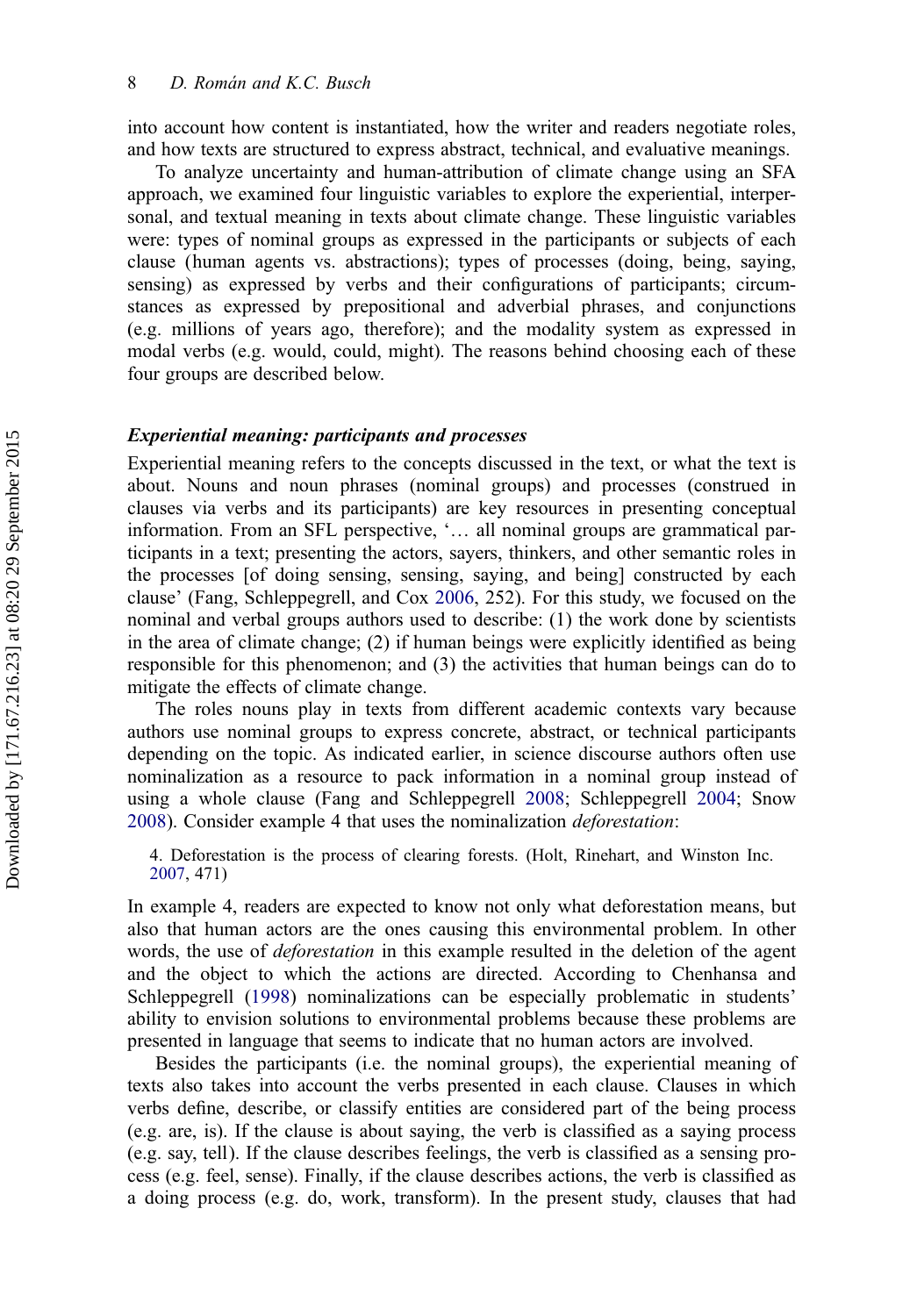verbs such as think, believe, or consider were grouped together as part of the saying process because the goal of this article was to analyze both how participants were represented as saying, and how participants were represented as thinking.

#### Interpersonal meaning: modality system

In SFA, interpersonal meaning involves understanding the relation established between the author and the readers. One way SFA does this is by examining the modality system expressed in texts to examine the authoritativeness, attitudes, interpretations, and judgments construed by the author in each clause. In other words, SFA considers the meanings of certainty, possibility, or obligation expressed through modal verbs such as could, can, might, will, would or adverbs like probably or certainly. Adjectives such as positive, negative, or beneficial provide a window into the authors' opinions about a topic. Consider example 5:

5. Global warming could have some positive effects. (Prentice Hall [2008,](#page-22-0) 377)

The nominal group or participant is the abstract noun phrase global warming and the process is instantiated by the verb and modal verb could have. Although the author uses the modal verb could to express uncertainty, he uses the adjective positive to indicate an optimistic view of the effects of climate change.

Because most textbooks present science as a collection of facts, they usually employ language that reflects high levels of certainty (Gibbs and Lawson [1992](#page-21-0)). This language is characterized by a series of statements of fact, in which modal verbs appear infrequently or not at all (Butler et al. [2004\)](#page-20-0). For example:

6. Scientists use two main factors – precipitation and temperature – to describe the climate of a region. A climate region is a large area that has similar climate conditions throughout. For example, the climate in the southwestern United States is dry, with hot summers. (Prentice Hall [2008](#page-22-0), 346)

This way of presenting knowledge, however, does not reflect scientific epistemology because even well proven theories (e.g. cell theory) that '… have become generally accepted by members of the scientific community, the possibility of coming up with a better theory that contradicts one or more of the postulates always remains' (Gibbs and Lawson [1992](#page-21-0), 143). In the area of interpersonal meaning, we examined if the language used to discuss climate change in middle school textbooks followed the final form science language that seems to be characteristic of these materials, or a language that expressed high levels of uncertainty about the theory of climate change.

### Textual meaning: circumstances

Textual meaning from a SFA perspective is analyzed by looking at the linguistic devices employed to structure cohesive and coherent texts (e.g. logical connectives, repetition of the same terms). In this study, we examined how logical connectives – including adverbs, conjunction, adverbial, prepositional, and noun phrases – were used to construe the following circumstances or logical relations between clauses: time (e.g. thousands of years ago, glaciers covered part of North America); cause-effect (e.g. therefore, human beings need to use less fossil fuels); contrast-comparison (e.g. however, climate change could have positive effects); and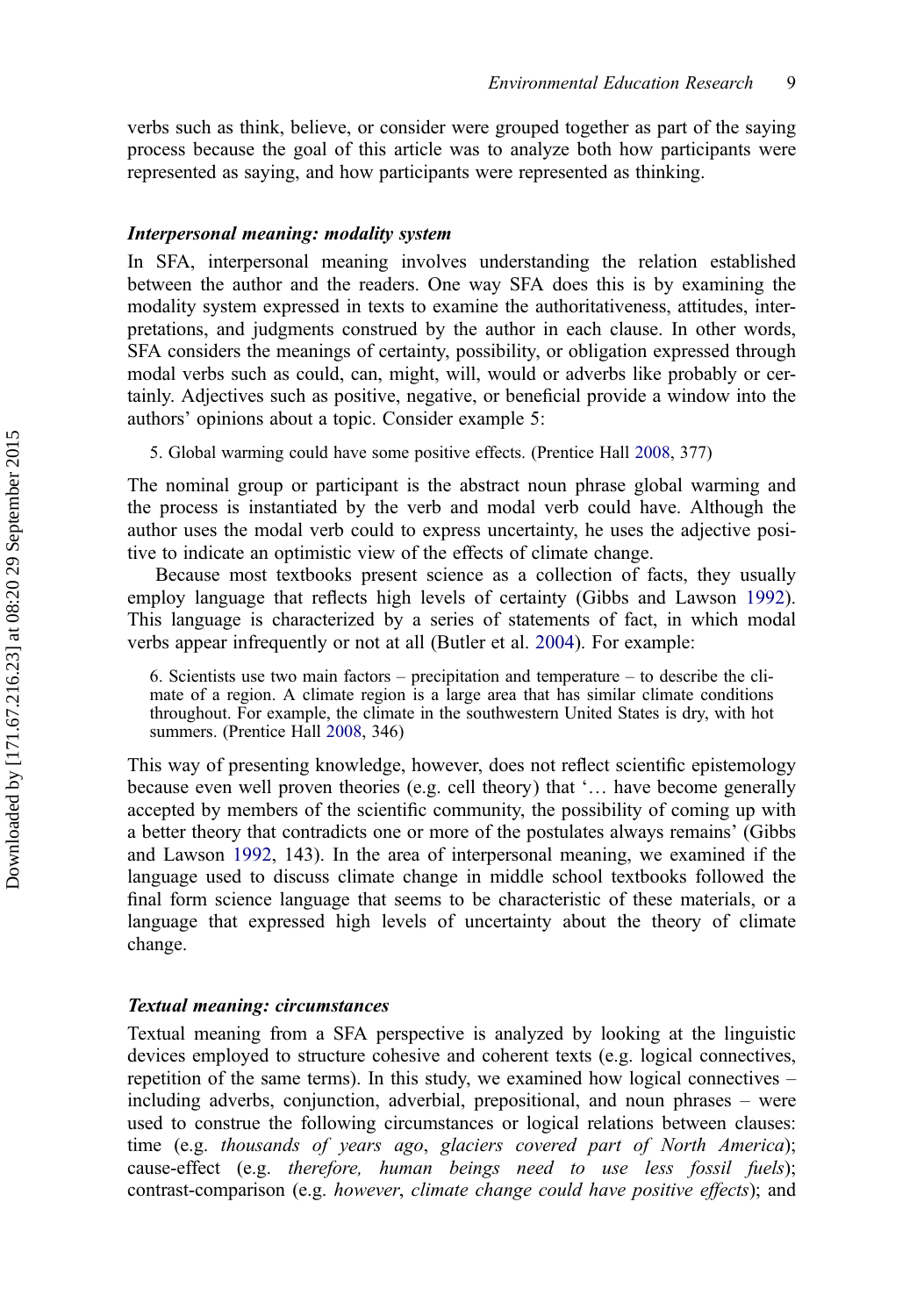condition (e.g. if the ice caps melt, the ocean water level will rise). When clauses did not have explicit connectives, for our analysis, we inserted the connective that best represented the relationship between the clauses being connected. Finally, we also included a lexical cohesion category, which we called description, to classify the instances that used word repetition rather than logical connectives, to achieve cohesion (e.g. when the nominal group ice ages was repeated in more than one clause in the same paragraph). If the main logical relation was ambiguous, all the possible relations between clauses were annotated.

Table 1 summarizes all the linguistic elements that were analyzed using the SFA framework described in this section.

#### Corpus

Our corpus consisted of an exhaustive sample of all the sections that discussed the topic of climate change in four sixth grade science textbooks: Focus on Earth Science (Prentice Hall [2008\)](#page-22-0), Focus on Earth Science (Glencoe-McGraw-Hill [2007](#page-21-0)), Focus on Earth Science (CPO Science [2007\)](#page-20-0), and Earth Science (Holt, Rinehart, and Winston Inc. [2007](#page-21-0)). All of these textbooks were adopted in the state of California. Sixth grade textbooks were chosen because sixth grade is: (1) the first year of middle school in the United States and textbooks start becoming more discipline-specific and expository rather than covering various subjects (Gamson, Lu, and Eckert [2013\)](#page-20-0); (2) this grade level is the first time that science is taught by a specialized teacher with little or no training in linguistics and literacy development (Slough et al. [2010](#page-22-0)); and (3), sixth grade is the first time that students in California encounter climate change in their formal science curriculum as indicated by the state science standards (California State Board of Education [1998](#page-20-0)).

The unit of analysis was the clause. The corpus in its entirety consisted of 279 clauses and 2770 words (Table [2](#page-11-0)). The authors of this paper compiled and coded all the texts in the present study. For the coding, we first divided each section into its constituting paragraphs. Next, each sentence was identified using punctuation marks

| Experiential meaning                                                                                                                                                                                                                                                                                        | Interpersonal<br>meaning                                                                                                                   | Textual meaning                                                                                                                                                                                                                                                  |  |
|-------------------------------------------------------------------------------------------------------------------------------------------------------------------------------------------------------------------------------------------------------------------------------------------------------------|--------------------------------------------------------------------------------------------------------------------------------------------|------------------------------------------------------------------------------------------------------------------------------------------------------------------------------------------------------------------------------------------------------------------|--|
| Nominal groups<br>(participants):<br>Human-related:<br>$\circ$<br>(scientists, human)<br>activity)<br>Abstractions<br>$\circ$<br>(pollution,<br>deforestation)<br>Verbs (processes):<br>Sensing (feel)<br>O<br>Saying (present, think)<br>O<br>Doing (cause, make)<br>$\circ$<br>Being (are, is)<br>$\circ$ | Determiners<br>(some,<br>many)<br>Adjectives<br>$\bullet$<br>(positive,<br>recently)<br>Modal verbs<br>$\bullet$<br>(might,<br>could, can) | Subordinating<br>٠<br>conjunctions<br>(because, when,<br>since)<br>Coordinating<br>$\bullet$<br>conjunctions (and, or)<br>Adverbial phrases<br>$\bullet$<br>and prepositional<br>phrase adverbials<br>(however, therefore,<br>on the other hand, as<br>a result) |  |

Table 1. SFA framework used in this study.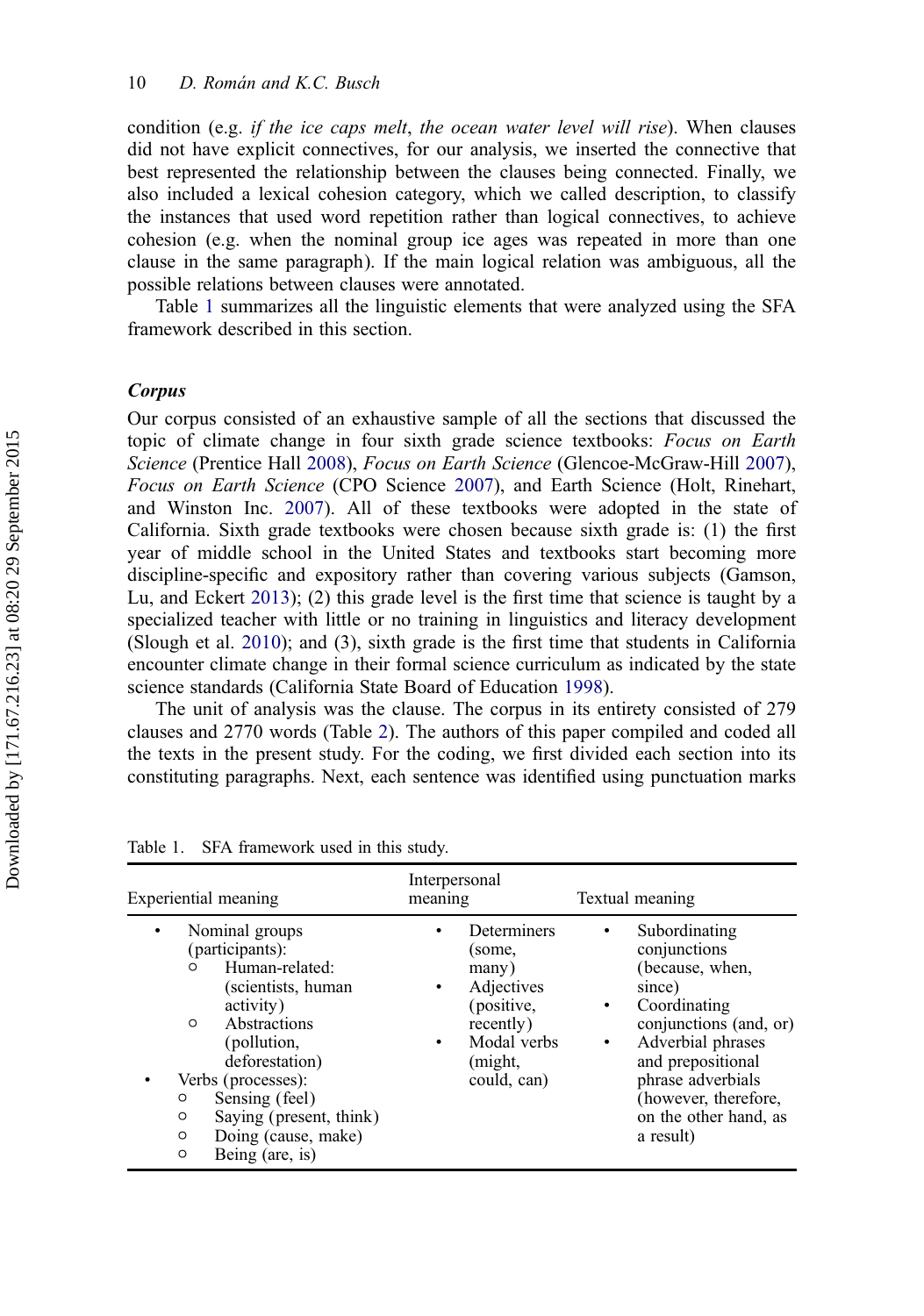|         | Prentice Hall | Glencoe- |     | McGraw-Hill CPO Science Holt, Rinehart, and Winston Total |      |
|---------|---------------|----------|-----|-----------------------------------------------------------|------|
| Clauses | 80            | 35       | 33  | 131                                                       | 279  |
| Words   | 863           | 335      | 361 | 1211                                                      | 2770 |

<span id="page-11-0"></span>Table 2. Number of clauses and words analyzed in each textbook.

(e.g. periods, question marks) and then divided into independent and subordinated clauses. The main criteria for classifying a discourse segment as a clause was the presence of a subject and a conjugated verb.

After clauses were identified, we coded separately the same section for each publisher. For each clause, we coded: the nominal groups; verbs and their configurations of participants; circumstances (i.e. prepositional, adverbial phrases, and conjunctions); and the modal verbs.

Then, we compared our results and re-coded the section if we had not arrived to at least 80% agreement. This percentage of inter-coder agreement was determined following Artstein and Poesio's ([2008](#page-19-0)) recommendation of measures of 0.8 as an indicator of high coding quality in linguistic analyses. After we have solved any coding disagreements, we continued coding the rest of the sections for each publisher.

#### Results

**RQ1:** How does the language used in science textbooks indicate how certain scientists are that climate change is occurring?

The results of our exploration of this question are shown using the three dimensions of SFA analysis: experiential meaning, interpersonal meaning, and textual meaning. The topic of uncertainty is presented below according to those dimensions.

#### Experiential meaning

Nominal groups were classified into two categories: nominal groups that instantiated abstractions (e.g. climate change, weather, ice ages) and nominal groups that instantiated human-related agents (e.g. scientists, human activities, farmers). Out of 279 clauses in the corpus, 52 (19%) had human-related nominal groups. The plural noun, scientists was the most frequent with 22 occurrences and the noun researcher was used one time. Only one scientist, Milutin Milankovitch, was identified by his name – one time – in the corpus and the personal pronoun they was used two times to refer to scientists. Therefore, a total of 26 instances contained nominal groups semantically related to the noun scientists  $-50\%$  of the 52 clauses that had humanrelated nominal groups.

There were also eleven instances in which the human agents were instantiated using the personal pronoun you. From these, the pronoun you was used overtly six times to create a dialog between the textbook authors and the students (e.g. have you heard, have you noticed, are you surprised?) while there were five imperative clauses in which the pronoun you implicitly gave directions to students (e.g. recall that, notice that, look at, think about).

Finally, all the nominal groups instantiated by the pronouns we and our, and by the nouns farmers, countries, people, individuals, and human activities were grouped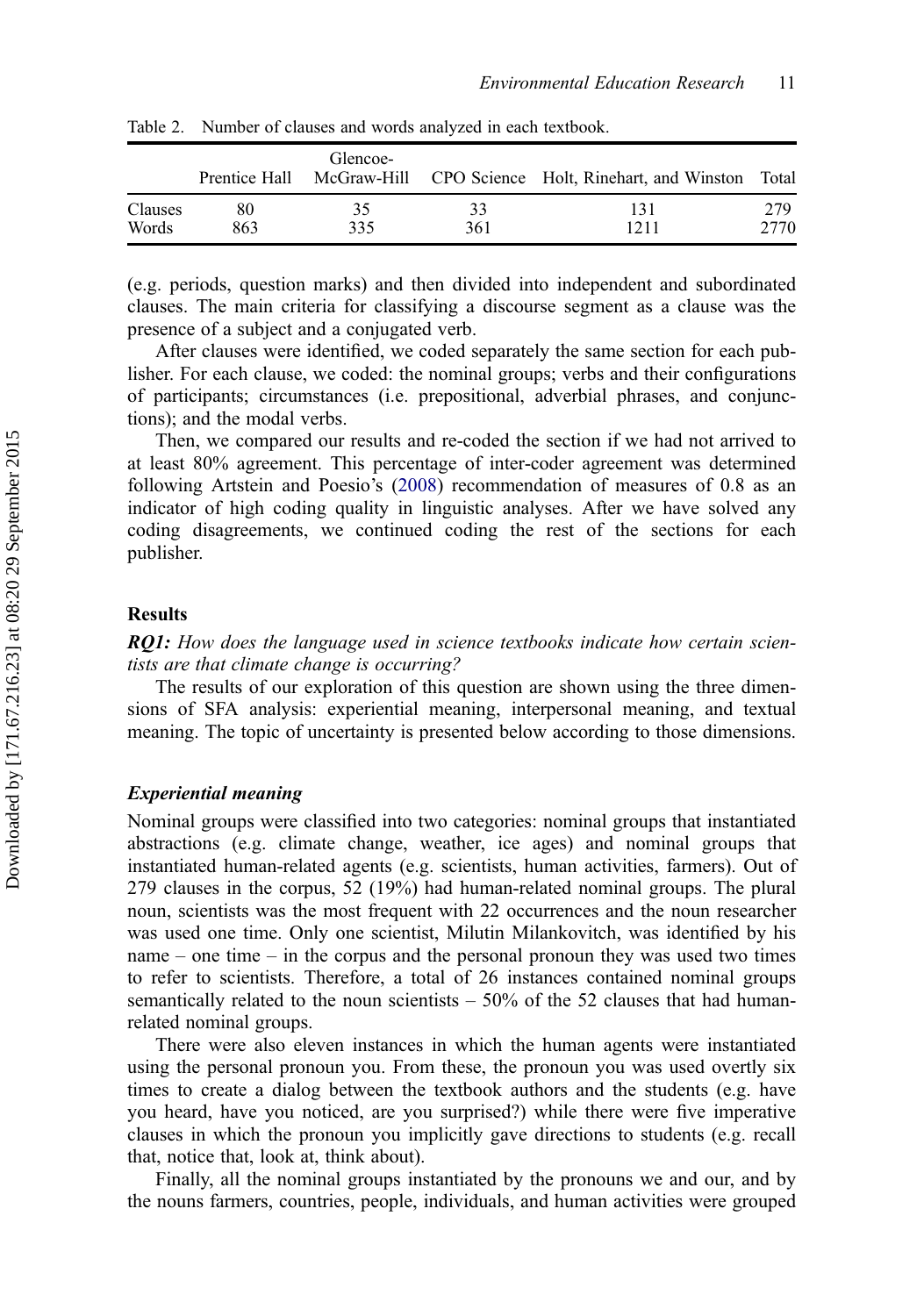| Process                             | Verbs                                                                                                                                                                                                                                     | Total |
|-------------------------------------|-------------------------------------------------------------------------------------------------------------------------------------------------------------------------------------------------------------------------------------------|-------|
| Saying<br>Doing<br>Being<br>Sensing | Think $(8)$ , hypothesize $(2)$ , believe $(1)$ , predict $(1)$ , present $(1)$ , propose $(1)$<br>Do, find, form, observe, determine, measure, obtain, study, use (1 each)<br>Are not sure, do not agree (1 each)<br>Are concerned $(1)$ | 14    |

Table 3. Verbs used to describe the activities performed by scientists.

under the umbrella category of human actions. This category is analyzed as part of our second research question.

To understand the experiential meaning construed by processes, we analyzed the verbs in clauses where the nominal groups were human related participants. We were particularly interested in the verbal groups used to describe the activities performed by scientists, researchers, and the pronoun they when it referred to scientists. Table 3 shows that the most common verb used in relation to scientists was think (eight times), followed by hypothesize (two times). Verbal groups that were used one time were: believe, find, form, observe, determine, propose, measure, obtain, do, predict, study, use, present, and are concerned. Two verbal groups were used to describe disagreement among scientists: are not sure and do not agree. Each appeared only one time in the corpus.

Using SFA, the clauses in which these verbs appeared were classified in four different processes: being, doing, sensing, and saying (Table 3). Clauses in which verbs such as believe or think appeared were classified as part of the saying process – rather than in the sensing category – because these verbs were used to communicate scientists' ideas.

#### Interpersonal meaning

To understand the authors' perspective on climate change, we examined the interpersonal meaning in these texts. This analysis allowed us to gain insight into the levels of authoritativeness textbook authors construed when discussing climate change (i.e. authors presented climate change as a set of facts or as tentative claims).

We found 37 clauses in the corpus (13% of all clauses) that had modal verbs. The most frequent of these modal verbs was could (17 occurrences), followed by can (ten occurrences), may and would (four occurrences each), and might (three occurrences). All of these modal verbs were used to express various levels of uncertainty about factors related to climate change. Consider examples 7 and 8:

7. Some scientists predict that the level of carbon dioxide could double by the year 2100. (Prentice Hall [2008](#page-22-0), 376)

8. Scientists are concerned that the resulting rise in Earth's average surface temperature might alter climates and other aspects of our environment. (CPO Science [2007,](#page-20-0) 116)

As seen in the examples above, the authors of these textbooks expressed uncertainty, not only by using modal verbs, but also by using unquantifiable determiners (e.g. some). Overall, a wide range of quantifiers was used to describe the number of scientists who agree with positions: some (seven occurrences), many (six occurrences), most (one occurrence), and not all (one occurrence). When no quantifier was used, textbooks presented the generic noun scientists, researchers, and the pro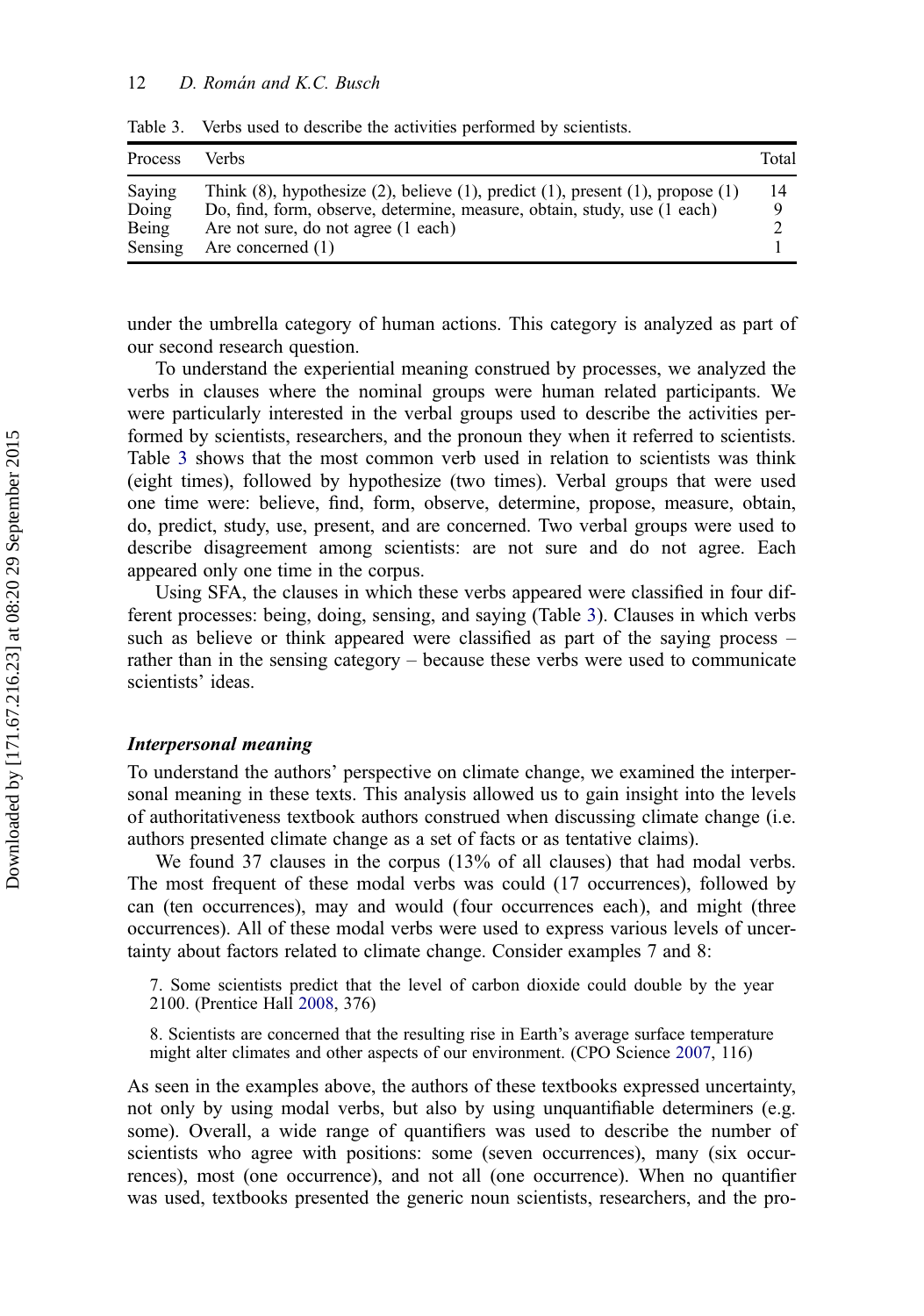noun they. Not one clause in all of the textbooks analyzed mentioned a percentage of scientists that agree or disagree about climate change.

Although all four publishers discussed the natural factors that contribute to climate change, only in one instance did authors used the noun research to describe the various studies scientists have done to understand climate change. Furthermore, the nouns data and evidence were used only two times across the corpus. As seen in the following example, one of the uses of evidence, however, was to indicate that ice ages have happened in the past:

9. Scientists have found evidence of many major ice ages during Earth's geologic history. (Prentice Hall [2008,](#page-22-0) 377)

Putting climate change in a historical lens was also reflected in the usage of the adjectives gradual (two instances) and the adverb gradually (three instances). As example 10 shows:

10. However, climates have gradually changed throughout Earth's history. (Prentice Hall [2008,](#page-22-0) 374)

Finally, all four textbooks mentioned the negative effects of climate change, but two of them also discussed the potential positive results of this phenomenon:

11. But farther north, such as in Canada, weather conditions for farming would improve. (Holt, Rinehart, and Winston Inc. [2007,](#page-21-0) 471)

#### Textual meaning

We analyzed lexical repetition, adverbs, conjunctions, and adverbial and prepositional phrases to understand how authors structured texts about climate change. These linguistic features were classified using the following semantic categories: description, cause-effect, time, contrast, and condition.

We found that almost half of all the clauses (142 clauses or 48%) were statements that provided definitions and were cohesive in relation to previous clauses through lexical repetition. Consider example 12, in which the noun, periods links these two clauses:

12. During an ice age, there are periods of cold and periods of warmth. These periods are called glacial and interglacial periods. (Holt, Rinehart, and Winston Inc. [2007,](#page-21-0) 467)

The second most frequent category was cause-effect with 74 clauses. In the texts analyzed, authors described different natural factors that could cause changes in climate (example 13) or the potential effects of climate change (example 14):

13. Water molecules in the atmosphere are responsible for a large percentage of the additional warming of Earth's surface. (Glencoe-McGraw-Hill [2007](#page-21-0), 399)

14. The melting of glaciers and polar ice caps could also increase sea level. (Prentice Hall [2008,](#page-22-0) 377)

It is worth mentioning that only 16 of the 74 clauses that identified cause-effect relations had human agents. Therefore, human agents were identified as having an effect on climate change in only 21% of the clauses that discussed this topic. However, consider example 15 in which scientists are described as only 'believing' that human activities can affect Earth's climate: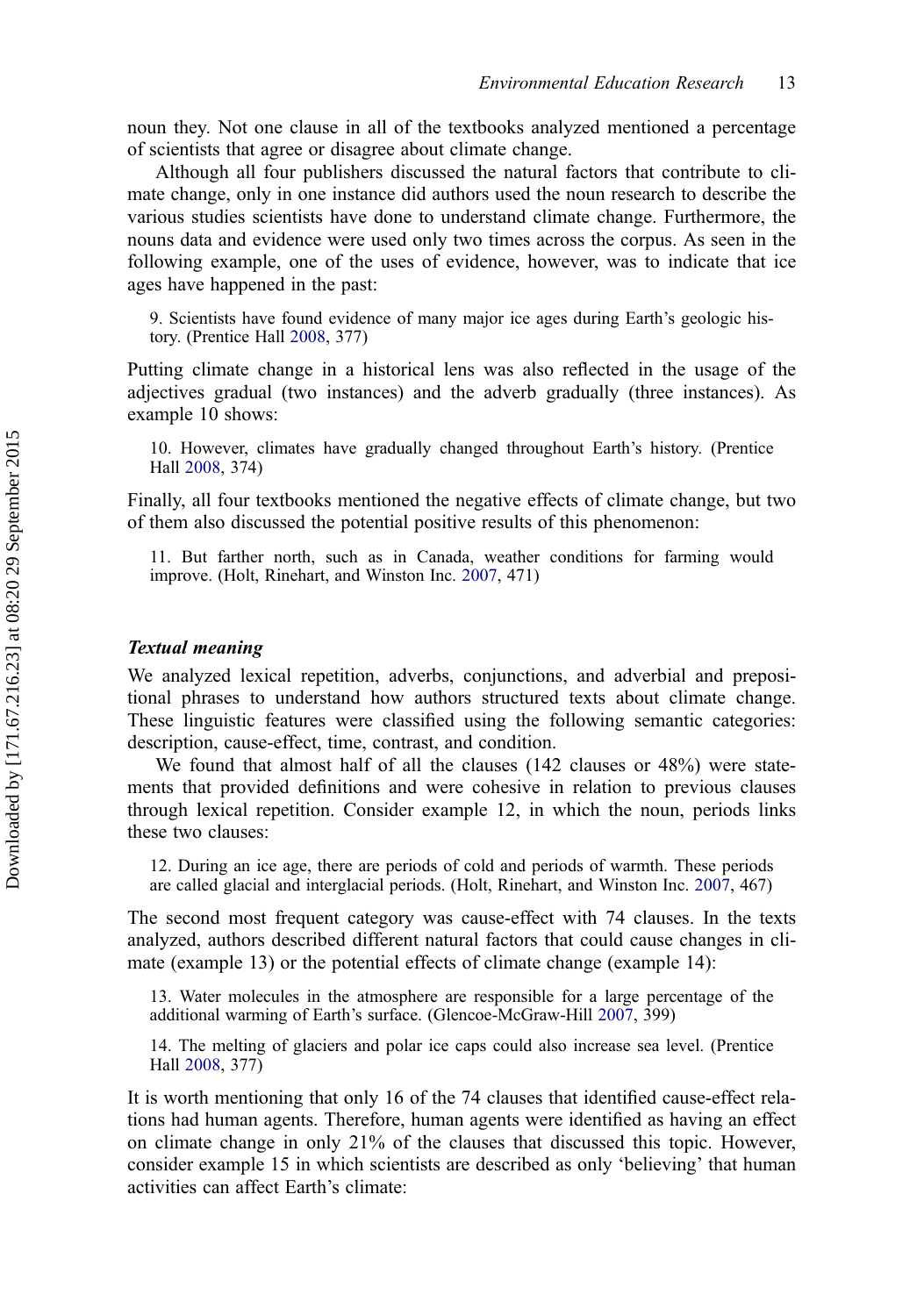15. Some scientists believe that human activities can affect the climate of our planet. (Glencoe-McGraw-Hill [2007,](#page-21-0) 399)

The third most frequent category were clauses that used a time perspective to describe climate change. Two of the four textbooks mentioned that climate change, as exemplified by ice ages, is a phenomenon that has occurred several times in Earth's history (example 16). However, all textbooks indicated that recently scientists have started to 'think' that human activities could be causing this phenomenon.

16. In the past two million years there have been many major ice ages. (Prentice Hall [2008,](#page-22-0) 374)

Finally, there were 24 clauses in a contrast rhetorical relation and 21 clauses in a conditional rhetorical relation. The contrast relation was exemplified by clauses that indicated that changes in climate are not new (example 17), while the conditional relation was illustrated by clauses that described the potential reasons or effects of climate change (example 18):

17. However, climates have gradually changed throughout Earth's history. (Prentice Hall [2008,](#page-22-0) 374)

18. If the average surface temperature of Earth increases, scientists hypothesize that changes in global climate could occur. (Glencoe-McGraw-Hill [2007,](#page-21-0) 487)

In summary, the clauses that contained nominal groups related to scientists had verbs that mostly described vague mental processes such as think and believe rather than verbs that describe specific scientific practices like *observe*, evaluate, or measure that scientists undertake to investigate climate change. In addition, these textbooks used generic quantifiers that ranged from *not all* to *most* to describe the proportion of scientists that agree that climate change is occurring as a result of human actions. Finally, only 21% of the clauses that contained a cause-effect relation with each other identified human actions as having an effect on climate change.

RQ2: How are human beings positioned as the causes of or the solution for climate change?

All four textbooks dedicated a substantial portion of the chapters about climate change to describe the natural factors that could be causing this phenomenon. Although all four textbooks indicated that human beings could be having an impact on climate change, they framed this topic as an issue in which not all scientists are in agreement as can be seen in the following example:

19. Not all scientists agree about the causes of global warming. Some scientists think that the 0.7 Celsius degree rise in global temperatures over the past 120 years may be due in part to natural variations in climate. (Prentice Hall [2008](#page-22-0), 377)

As mentioned earlier, for our analysis the nominal groups instantiated by the pronouns we and our, and by the nouns farmers, countries, people, individuals, and human activities were grouped under the umbrella category of human actions. The first person plural pronoun we was used three times (e.g. we add more carbon dioxide) and the possessive pronoun our was used one time (e.g. *our ability*). Finally, the noun people was used two times while the nouns humans, individuals, countries, and farmers were used only one time. The nominal group human activities was used four times.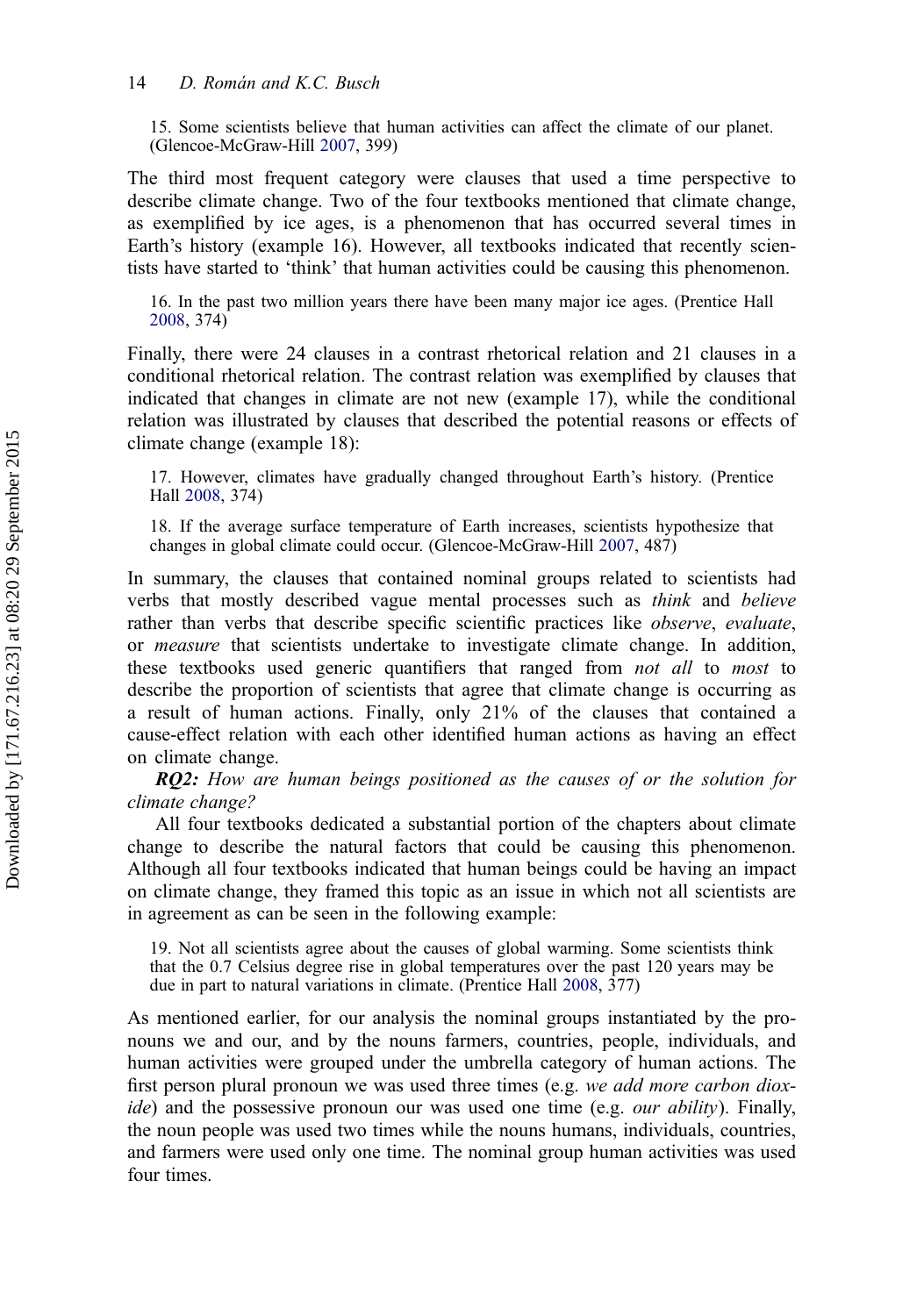Where human actions were described, all four textbooks described the effects of human actions on climate change both as a recent discovery and as a recent phenomenon, as can be seen in example 20:

20. Until recently, climatic changes were connected only to natural causes. However, studies indicate that human activities may have an influence on climate change. (Holt, Rinehart, and Winston Inc. [2007](#page-21-0), 467)

Three of the textbooks identified the last  $100$  years – specifically the late  $1800s - as$ the period in which the amount of carbon dioxide has significantly increased in the atmosphere, causing a rise in Earth's temperature. Consider example 21:

21. The amount of carbon dioxide in the atmosphere has increased by 30 percent since the 1800s. Also, Earth's average surface temperature has increased 0.6 to 1.2 degrees Fahrenheit over that same time period. (CPO Science [2007,](#page-20-0) 308)

Although all textbooks described the connection between an increase in the amount of  $CO<sub>2</sub>$  in the atmosphere and a rise in temperature, these materials varied greatly in how specific they were in linking this increase to human actions. For instance, in example 22 the nominalization 'the increase' hides the actors that are obviously responsible for the burning of fossil fuels:

22. Most evidence indicates that the increase in carbon dioxide is caused by the burning of fossil fuels that releases carbon dioxide into the atmosphere. (Holt, Rinehart, and Winston Inc. [2007,](#page-21-0) 470)

Similarly, two other publishers used the nominal group human activities but did not mention specific human actors as can be seen in example 23. Example 23 also expresses the supposed uncertainty of scientific knowledge about the human effects on climate change using the modal verb may:

23. But recently, scientists have observed climate changes that may be the result of human activities. (Prentice Hall [2008](#page-22-0), 375)

Regarding what humans can do to remediate the effects of climate change, only two publishers listed a set of specific actions, as example 24 shows:

24. Using public transportation, using less electricity (turn out the lights!), and driving hybrid vehicles can all help reduce carbon dioxide levels. (CPO Science [2007,](#page-20-0) 308)

However, the language used to list the actions humans can do to mitigate the amount of  $CO<sub>2</sub>$  released to the atmosphere, employed the generic nouns humans, people, individuals, industrial practices, or community projects. Not one textbook use the pronoun you to tell students what they could do to mitigate the effects of climate change.

#### **Discussion**

We systematically analyzed the clauses in all the sections about climate change in four middle school science textbooks to characterize the ways in which they represented uncertainty among the scientific community and human-causation as well as what humans can do about this phenomenon. In this section we address these topics in light of the possible implications for student understanding from using these texts in their science classes.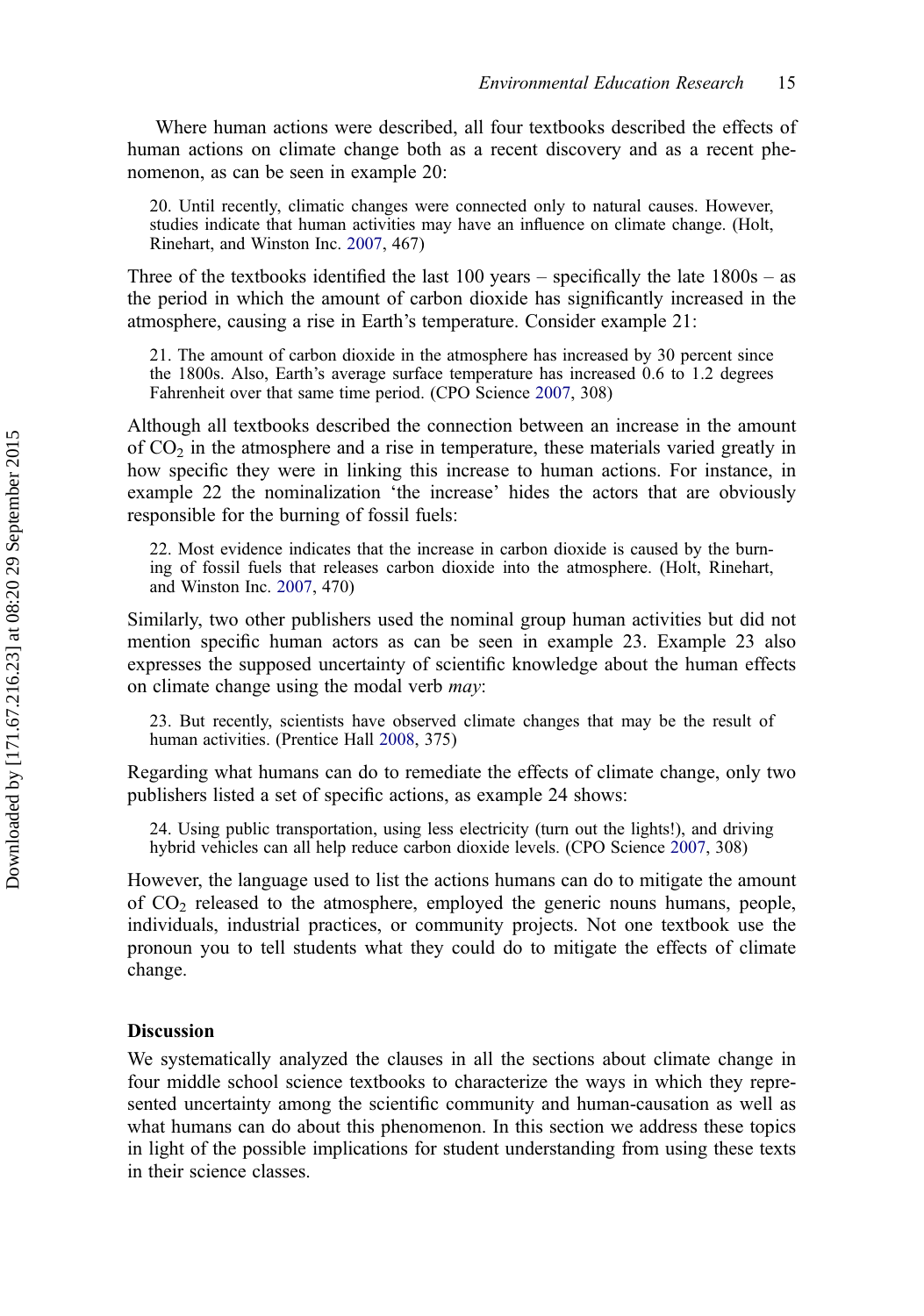#### How uncertainty was represented in textbooks

While uncertainty is an inherent part of science, the degree of certainty among climate scientists is much greater than the certainty perceived by the public. In the media, uncertainty has been used to downplay the seriousness of, even the existence of climate change, sowing doubt within the public (Boykoff and Boykoff [2007](#page-19-0); Oreskes and Conway [2011\)](#page-22-0). This uncertainty plays a part in hindering decisionmaking and action-taking (Fortner et al. [2000](#page-20-0)). So, how was uncertainty discussed in the school-based text, and, what could we hypothesize might be the implications for student readers?

By using modal verbs such as could, may, or might, the causes of climate change were shrouded in uncertainty in the texts we analyzed. Specifically, the human contribution to climate change was presented as a possibility rather than a certainty. While there is uncertainty about the predictions and future forecasts of effects, there is little doubt about the causes of current climate change. As the IPCC ([2013\)](#page-21-0) indicates, human actions are responsible for climate change and have outstripped the natural sources of warming since the mid-twentieth century. This conclusion is drawn from multiple scientific studies and has a high degree of certainty (greater than 95%). Therefore, the representation of uncertainty about human-caused climate change within the science textbooks is scientifically inaccurate.

Likewise, the effects of climate change were cast in doubt by the use of modal verbs as can be seen in the following example that uses the modal verbs could, would, and *might* to describe the possible effects of this phenomenon:

25. Global warming could have some positive effects. Farmers in some areas that are now cool could plant two crops a year instead of one. Places that are too cold for farming today could become farmland. However, many effects of global warming are likely to be less positive. Higher temperatures would cause water to evaporate from exposed soil, such as plowed farmland. Dry soil blows away easily. Thus, some fertile fields might become 'dust bowls'. (Prentice Hall [2008](#page-22-0), 377)

It is worth pointing out that in example 25 not only the potential negative effects were presented as uncertain, but also this description of possible effects of global warming began with a discussion of the potential 'positive' effects of this phenomenon. Moreover, when the negative effects are discussed, these effects are not called 'negative' but 'less positive.' Unfortunately, the presentation of positive effects of global warming could reduce the sense of urgency for students to do something about this phenomenon and even create in them a view that global warming is a phenomenon that is beneficial to human beings.

There is some variation in climate models being used to make predictions about future effects. Thus, the careful couching used in the language choices to describe future effects may be more justifiable than was seen in the text about human attribution. However, much of the variation in the model outputs has to do with aspects of unknown human behavior. For example, the models use different scenarios to account for how much carbon dioxide continues to be emitted through human activities. At this time, we are on the worst-case emissions scenario. Considering these levels of carbon emissions, the likely range of global surface temperature increase is 1.4–2.6 °C (2.5–4.68 °F) by 2065. The IPCC report uses 'likely' to mean a greater than 66% probability of occurrence (IPCC [2013\)](#page-21-0). Again, the textbook is creating a false sense of uncertainty about climate change and is scientifically inaccurate.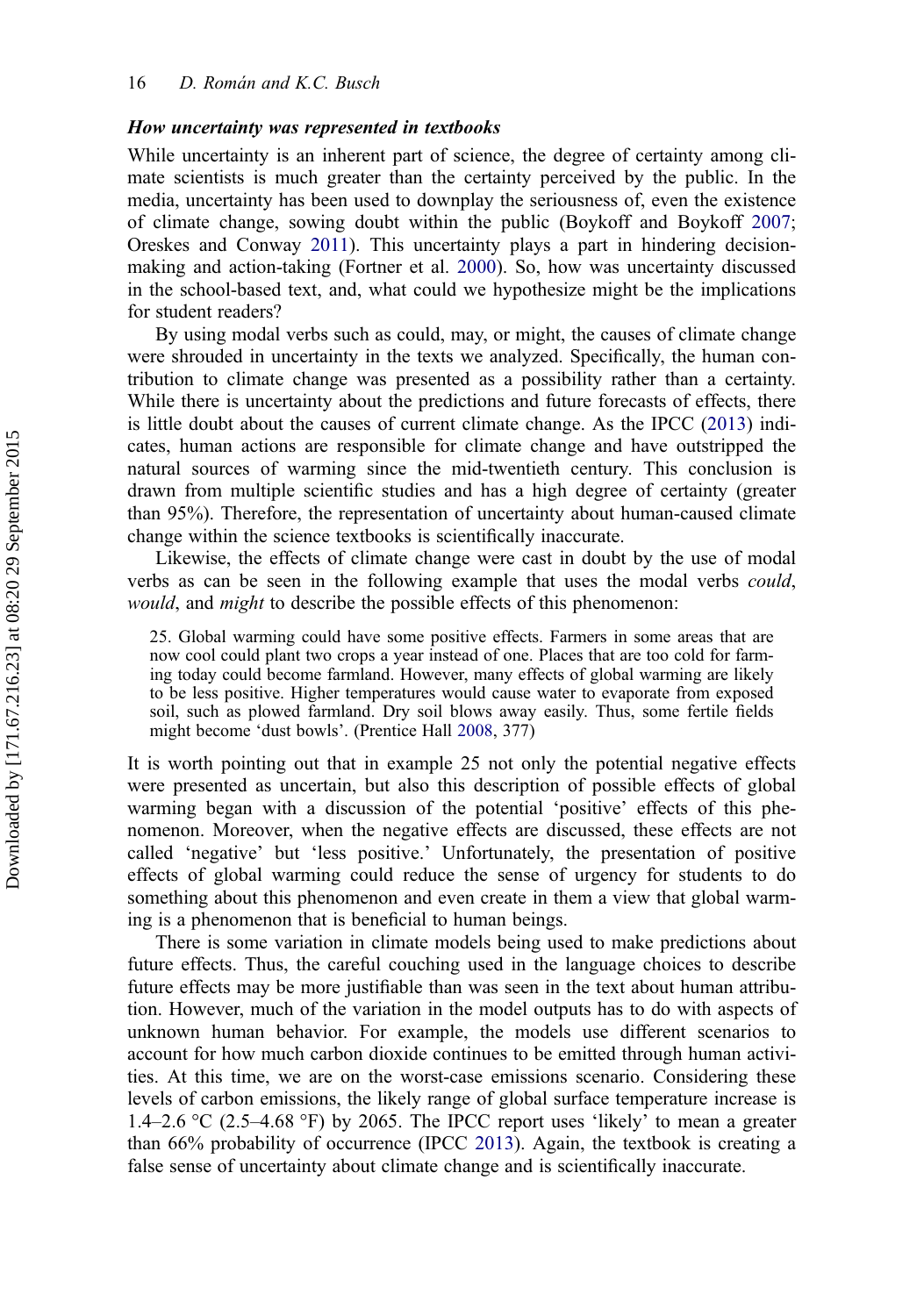Scientists were included as actors in the text, however, in this case, it was often used to instill doubt and controversy by including unquantifiable determiners such as the expression 'not all scientists' cited in text example 19. While this statement is technically true, the degree of scientific agreement about climate change is high. Only 3% of climate scientists are in disagreement about the anthropogenic causes of climate change (Cook et al. [2013\)](#page-20-0). Furthermore, disagreement among the scientific community revolves around not whether humans affect the climate at all but rather the degree to which humans will influence future climate change. So, do the texts discuss the sources of uncertainty so that students may understand what is agreed upon, what is not, and why? Unfortunately, they do not.

When the texts described what climate scientists do, the actions the scientists were performing were not in alignment with authentic activities of science. Scientists were often said to think or believe but rarely were scientists said to be inferring from evidence or data. While it is true that scientists think, in this case it could be interpreted as counter to what scientists know or deduce from observable evidence. In common language, to think or to believe is often synonymous with holding an opinion. There was one occurrence when the noun evidence was used:

26. Scientists have found evidence of many major ice ages throughout Earth's geologic history. (Holt, Rinehart, and Winston Inc. [2007,](#page-21-0) 467)

The statement presented in example 26 could hardly be less contestable and was used to support the idea that climate had been changing well before humans were here and, therefore, is a naturally occurring phenomenon. Again, this language choice could instill doubt among science students about the validity of the statements made about human-caused climate change.

#### How agency was represented in textbooks

Who were the agents within the school-based text and what might be the implications for student readers? Primarily, the text emphasized abstractions as agents, such as climate change, atmosphere, or the burning of wood. The use of abstractions is not uncommon in science text, and they have been used in the discipline to help distill complex processes so that scientists can build theories and arguments (Halliday [1994\)](#page-21-0). However, for students of science, this distillation and abstraction could be problematic because the human agents responsible for the increase in the amount of CO2, for example, are not explicitly listed. When human actions were explicitly referenced – such as the burning of fossil fuels – students may still be left wondering who is doing this burning? Most likely, students do not know if they directly take part in such activities, especially if they do not make the connection between electricity production and transportation to the burning of fossil fuels.

When human agents were represented, the most common actors were scientists. The use of the noun scientists is positive because it helps students to connect science to the people who do it, establishing that science is a human endeavor. However, if the main actors are scientists, then this could create the perception that this is only a scientific problem to be solved by scientists. This type of language use is called technocratic discourse, and it could be disempowering for students (Halliday and Martin [1993\)](#page-21-0). The technocratic discourse sends the message: This is too hard for you to understand, so it is better to leave the decisions to us, the scientific experts. On the other hand, if other sections of the textbook do not identify scientists as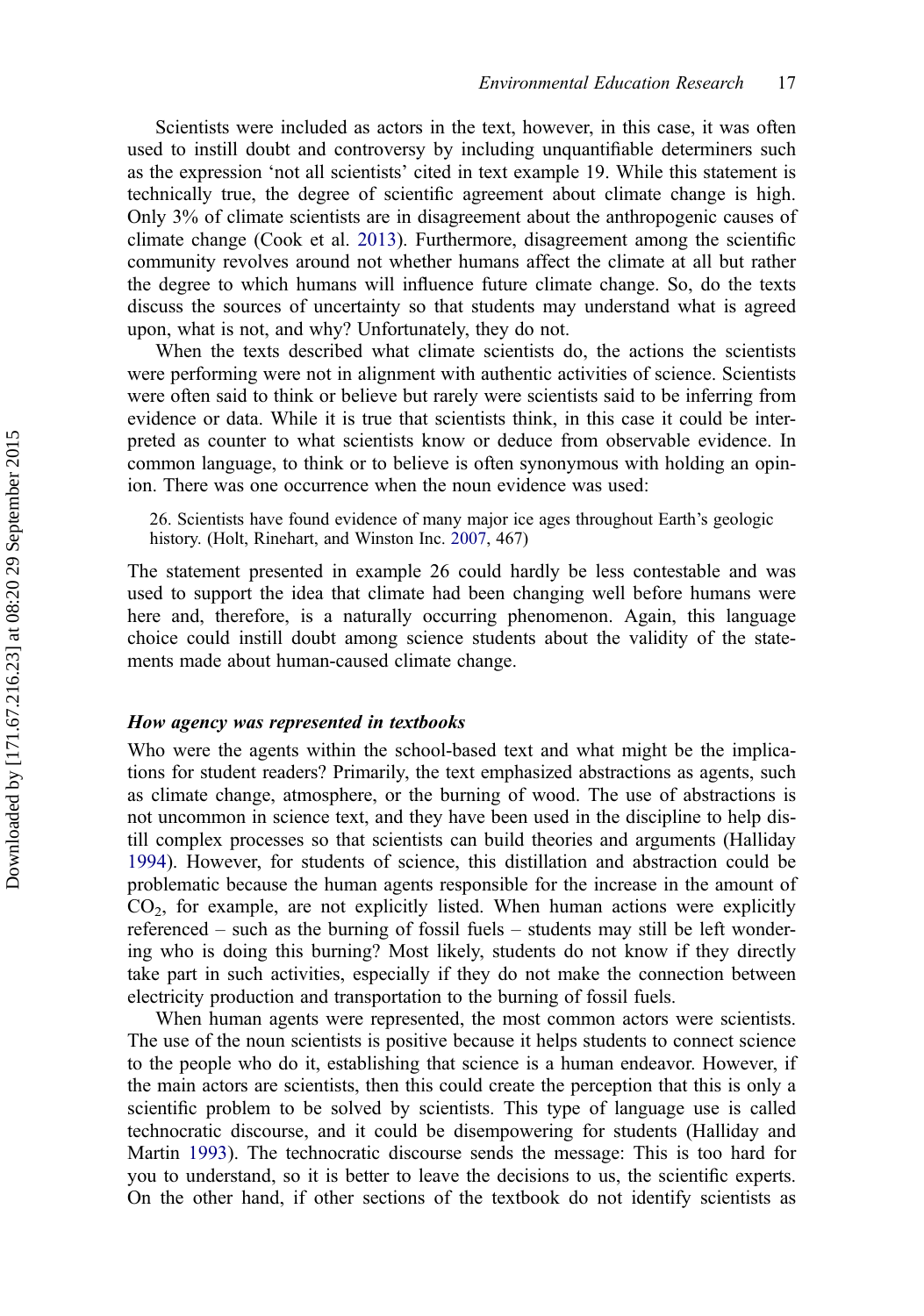carrying out scientific activities (e.g.: developing competing theories, collecting data), the human element introduced by the use of the noun scientists in the discussion of climate change could be perceived as adding uncertainty or subjectivity visà-vis the final-form science discourse that seems to characterize the language of science textbooks.

Lastly, no textbook contained a call to action explicitly linking student ability or need to take mitigating actions. One of the barriers to taking action is not knowing the appropriate actions to take (Hines, Hungerford, and Tomera [1986\)](#page-21-0). Boyes, Chuckran, and Stanisstreet [\(1993](#page-19-0)) have shown that students often do not know which actions would lead to mitigation of climate change. If students are not getting this information from their schools, then they may have scant opportunity to learn what they can do.

#### Conclusion and recommendations

Taken together, the frames found within the textbooks more closely match the public discourse of doubt about climate change rather than the scientific discourse. The message was that climate change is possibly happening, that humans may or may not be causing it, and that we do not need to take immediate mitigating action. The same message that was identified in the book *Merchants of Doubt* as being used within the misinformation campaign waged against climate science (Oreskes and Conway [2011](#page-22-0)) has made its way into school science textbooks. We find this to be problematic not only for students but also for science education. The primary purpose of science education is to represent the science accurately, but this analysis shows this not to be the case for climate science.

Although the findings of this study may not apply to all science textbooks, this intensive analysis does suggest problems within texts that reach a large number of students – states with large student populations such as California and Texas represent a major percentage of the American textbook market (Bianchini and Kelly [2003\)](#page-19-0), and thus, disproportionally influence the content of textbooks used across the United States. As the Next Generation Science Standards (NGSS Lead States [2013\)](#page-22-0) become adopted and implemented, publishers will be writing new textbooks that include climate change. This reworking of science textbooks provides a rare opportunity to reflect on how we can create texts that enhance science teaching and learning. Based on the results of this analysis, there must be a definitive effort to improve the text about climate change so it reflects scientifically accurate portrayals of uncertainty and includes specific agents. By doing so, we could foster the type of science student who can effectively meet the environmental challenges they will undoubtedly face. We specifically recommend not stripping uncertainty out of the science text, but clarifying what exactly is unknown and why (Osborne et al. [2003](#page-22-0)). The current science topic of climate change offers a rich context for this explicit teaching to occur.

Additionally, we recommend the inclusion of humans as agents and as the cause of climate change. This is scientifically supported and not controversial within the science community. However, what may be more of a stretch would be to include people, in this case with specific reference to teenage individuals, as a part of the solution to climate change. What can teenagers do in their everyday lives to reduce their personal contribution to carbon emissions? We should look to research about teenage action-taking to craft messaging that will resonate with them and have the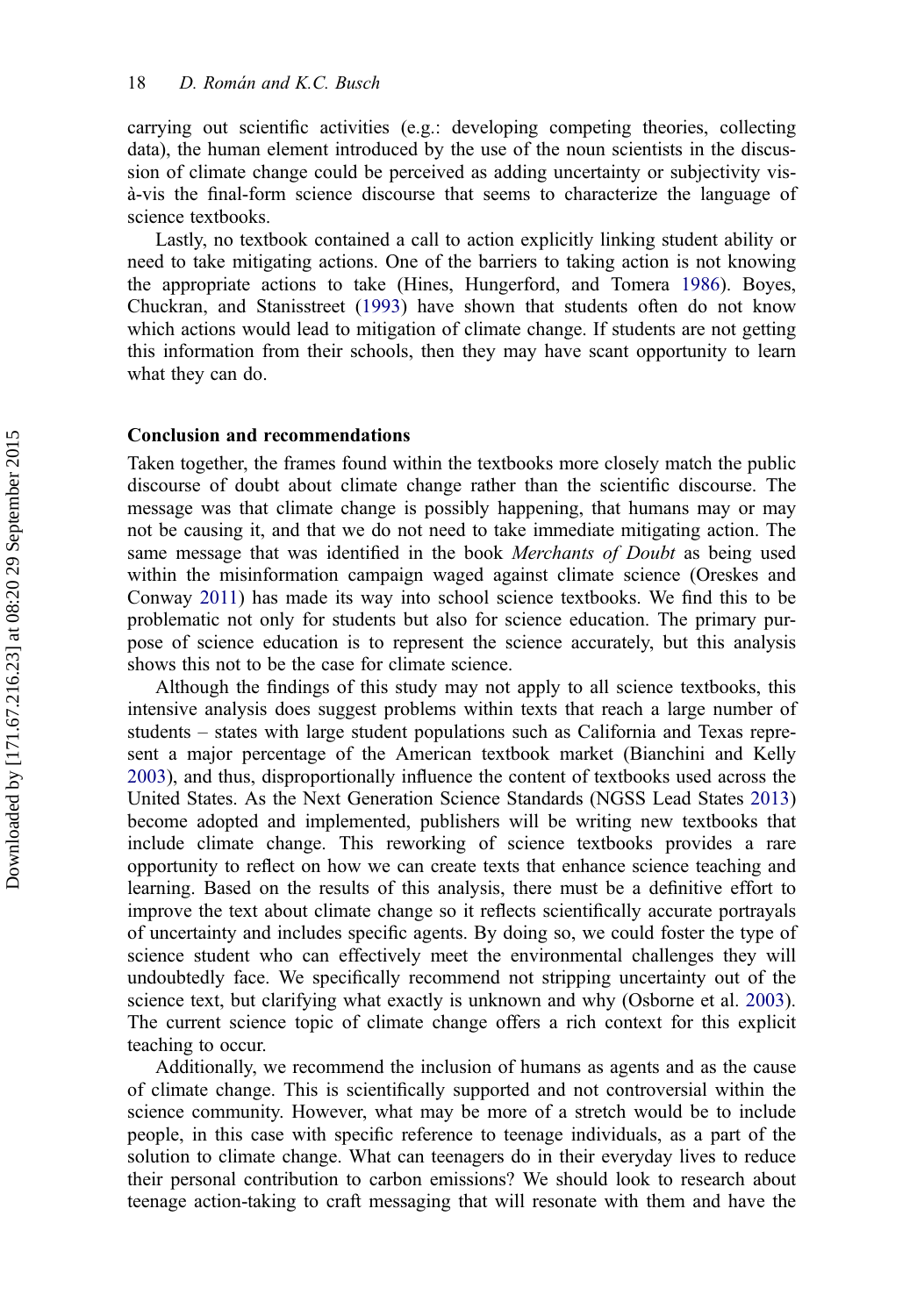<span id="page-19-0"></span>largest effect on carbon emission reductions. Research in England and in Australia conducted by Skamp, Boyes, and Stanisstreet [\(2013](#page-22-0)) suggests that the actions to focus on for youth are: eating less meat, using renewables, and eating fertilizer-free food.

The creation of textbooks is a slow process, and once adopted, textbooks tend to stay in classrooms long after their contents are proven inaccurate. Therefore, another implication from this research is to create professional development to show teachers how to read and engage with texts like these. Likewise, teachers must teach their students to read and decipher scientific texts. In texts about climate change, teachers must go beyond the literal reading of the material and engage in interpretation and application (Wellington and Osborne [2001](#page-23-0)). Certainly, textbooks are not the only sources of information youth will encounter that will shape their attitudes about climate change, but it is our hope that this study will also highlight the larger issues of language choices for climate communication.

Climate change is an issue that will affect young people's lives profoundly. School science classes offer a unique and important opportunity to inform youth about this environmental problem. Accurate accounts of the sources and degree of uncertainty should be a part of all school topics, but perhaps because of the misrepresentation of scientific uncertainty in the media, may be much more important for textbook language about climate change. Texts must be explicit about the agents – the actors – in both the causes and the solutions of climate change. By doing so, texts can help empower science students to take on the challenge of mitigating and adapting to their changing world.

## Disclosure statement

No potential conflict of interest was reported by the authors.

# **References**

- Artstein, R., and M. Poesio. 2008. "Inter-Coder Agreement for Computational Linguistics." Computational Linguistics 34 (4): 555–596.
- Bamberg, S., and G. Möser. 2007. "Twenty Years after Hines, Hungerford, and Tomera: A New Meta-Analysis of Psycho-Social Determinants of Pro-Environmental Behaviour." Journal of Environmental Psychology 27 (1): 14–25.
- Bianchini, J. A., and G. J. Kelly. 2003. "Challenges of Standards-Based Reform: The Example of California's Science Content Standards and Textbook Adoption Process." Science Education 87 (3): 378–389.
- Boyes, E., D. Chuckran, and M. Stanisstreet. 1993. "How Do High School Students Perceive Global Climatic Change: What Are Its Manifestations? What Are Its Origins? What Corrective Action Can Be Taken?" Journal of Science Education and Technology 2 (4): 541–557.
- Boyes, E. D., M. Stanisstreet. 1992. "Students' Perceptions of Global Warming." International Journal of Environmental Studies 42 (4): 287–300.
- Boykoff, M. T. 2007. "From Convergence to Contention: United States Mass Media Representations of Anthropogenic Climate Change Science." Transactions of the Institute of British Geographers 32 (4): 477–489. doi:[10.1111/j.1475-5661.2007.00270.x.](http://dx.doi.org/10.1111/j.1475-5661.2007.00270.x)
- Boykoff, M. T., and M. J. Boykoff. 2007. "Climate Change and Journalistic Norms: A Case-Study of US Mass-Media Coverage." Geoforum 38 (6): 1190–1204. doi[:10.1016/j.geofo](http://dx.doi.org/10.1016/j.geoforum.2007.01.008)[rum.2007.01.008.](http://dx.doi.org/10.1016/j.geoforum.2007.01.008)
- Bryce, N. 2011. "Meeting the Reading Challenges of Science Textbooks in the Primary Grades." The Reading Teacher 64 (7): 474–485.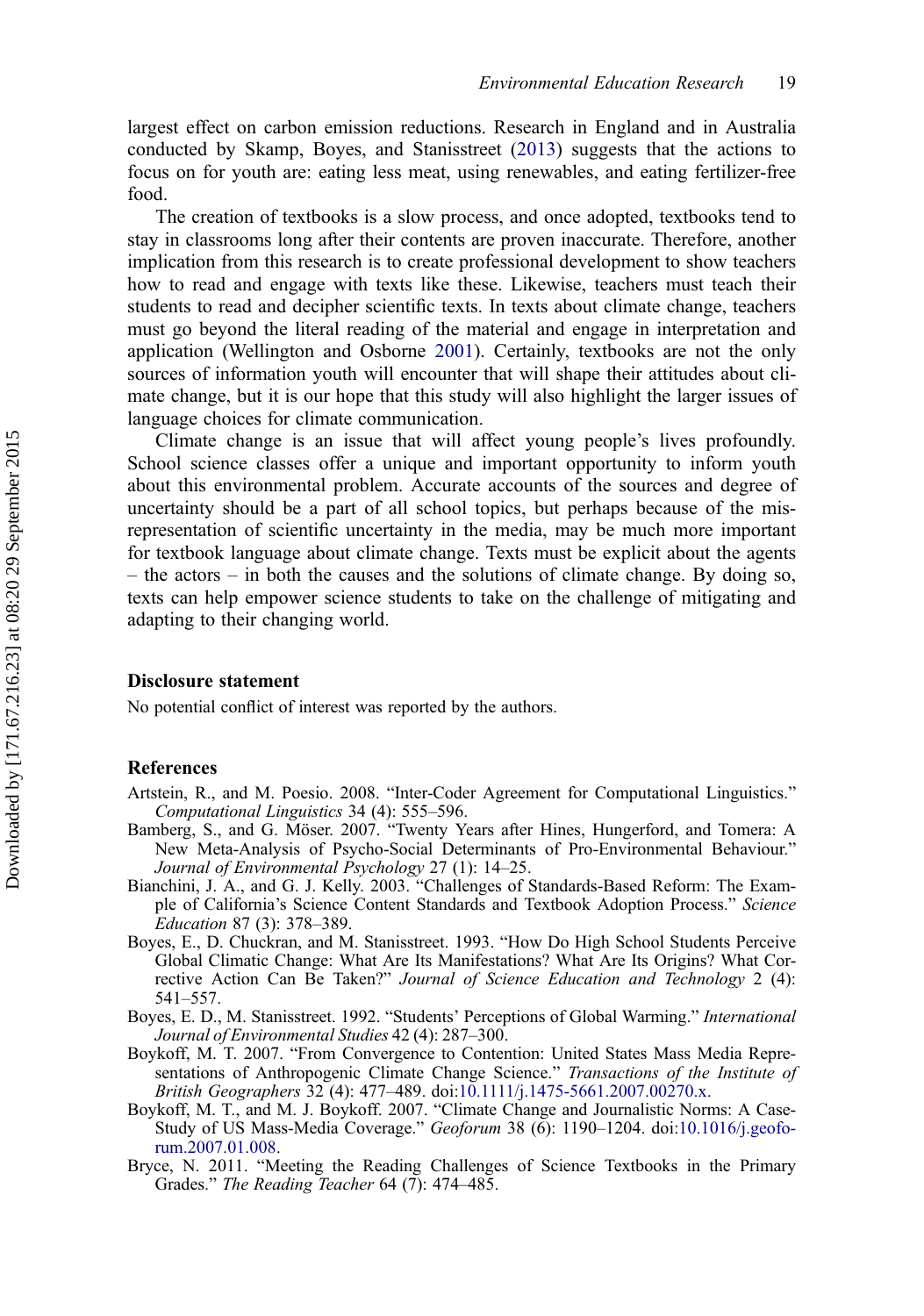- <span id="page-20-0"></span>Budescu, D. V., H. Por, S. Broomell, and M. Smithson. 2014. "The Interpretation of IPCC Probabilistic Statements around the World." Nature Climate Change 4 (6): 508-512.
- Busch, K. C. 2015. "Polar Bears or People? Exploring Ways in Which Teachers Frame Climate Change in the Classroom." International Journal of Science Education, Part B: 1–29. doi[:10.1080/21548455.2015.1027320](http://dx.doi.org/10.1080/21548455.2015.1027320)
- Butler, F., C. Lord, R. Stevens, M. Borrego, and A. Bailey. 2004. An Approach to Operationalizing Academic Language for Language Test Development Purposes: Evidence from Fifth-Grade Science and Math (CSE Technical Report No. 626). Los Angeles: University of California, National Center for Research in Evaluation, Standards, and Student Testing (CRESST).
- California State Board of Education. 1998. Science Content Standards for California Public Schools. [http://www.cde.ca.gov/be/st/ss/documents/sciencestnd.pdf.](http://www.cde.ca.gov/be/st/ss/documents/sciencestnd.pdf)
- Chenhansa, S., and M. Schleppegrell. 1998. "Linguistic Features of Middle School Environmental Education Texts." Environmental Education Research 4 (1): 53–66.
- Choi, Soyoung, D. Niyogi, D. P. Shepardson, and U. Charusombat. 2010. "Do Earth and Environmental Science Textbooks Promote Middle and High School Students' Conceptual Development about Climate Change? Textbooks' Consideration of Students' Misconceptions." Bulletin of the American Meteorological Society 91 (7): 889–898.
- Cook, J., D. Nuccitelli, S. A. Green, M. Richardson, B. Winkler, R. Painting, R. Way, P. Jacobs, and A. Skuce. 2013. "Quantifying the Consensus on Anthropogenic Global Warming in the Scientific Literature." Environmental Research Letters 8 (2): 024024. doi[:10.1088/1748-9326/8/2/024024](http://dx.doi.org/10.1088/1748-9326/8/2/024024).
- CPO Science. 2007. Focus on Earth Science. California ed. Cambridge, MA: Cambridge Physics Outlet.
- DiGiuseppe, M. 2014. "Representing Nature of Science in a Science Textbook: Exploring Author–Editor–Publisher Interactions." International Journal of Science Education 36 (7): 1061–1082.
- Ding, D., E. W. Maibach, X. Zhao, C. Roser-Renouf, and A. Leiserowitz. 2011. "Support for Climate Policy and Societal Action Are Linked to Perceptions about Scientific Agreement." Nature Climate Change 1 (9): 462-466.
- Drew, D. E. 2011. STEM the Tide: Reforming Science, Technology, Engineering, and Math Education in America. Baltimore, MD: Johns Hopkins University Press.
- Dryzek, J. S. 2013. The Politics of the Earth: Environmental Discourses. Oxford: Oxford University Press.
- Dupigny-Giroux, L.-A. L. 2010. "Exploring the Challenges of Climate Science Literacy: Lessons from Students, Teachers and Lifelong Learners." Geography Compass 4 (9): 1203–1217. doi[:10.1111/j.1749-8198.2010.00368.x.](http://dx.doi.org/10.1111/j.1749-8198.2010.00368.x)
- Eggins, S. 2007. An Introduction to Systemic Functional Linguistics. 2nd ed. New York: Continuum.
- Fang, Z., and M. J. Schleppegrell. 2008. Reading in Secondary Content Areas: A Language-Based Pedagogy. Ann Arbor: University of Michigan Press.
- Fang, Z., and M. J. Schleppegrell. 2010. "Disciplinary Literacies across Content Areas: Supporting Secondary Reading through Functional Language Analysis." Journal of Adolescent & Adult Literacy 53 (7): 587–597.
- Fang, Z., M. J. Schleppegrell, and B. Cox. 2006. "Understanding the Language Demands of Schooling: Nouns in Academic Registers." Journal of Literacy Research 38 (3): 247-273.
- Feldman, Lauren, Edward W. Maibach, Connie Roser-Renouf, and Anthony Leiserowitz. 2012. "Climate on Cable: The Nature and Impact of Global Warming Coverage on Fox News, CNN, and MSNBC." The International Journal of Press/Politics 17 (1): 3–31. doi[:10.1177/1940161211425410.](http://dx.doi.org/10.1177/1940161211425410)
- Fortner, R. W., J. Y. Lee, J. R. Corney, S. Romanello, J. Bonnell, B. Luthy, C. Figuerido, and N. Ntsiko. 2000. "Public Understanding of Climate Change: Certainty and Willingness to Act." Environmental Education Research 6 (2): 127–141. doi:[10.1080/713664673](http://dx.doi.org/10.1080/713664673).
- Gamson, D., X. Lu, and S. Eckert. 2013. "Challenging the Research Base of the Common Core State Standards: A Historical Reanalysis of Text Complexity." Educational Researcher 42 (7): 381–391. doi[:10.30102/0013189X13505684](http://dx.doi.org/10.30102/0013189X13505684).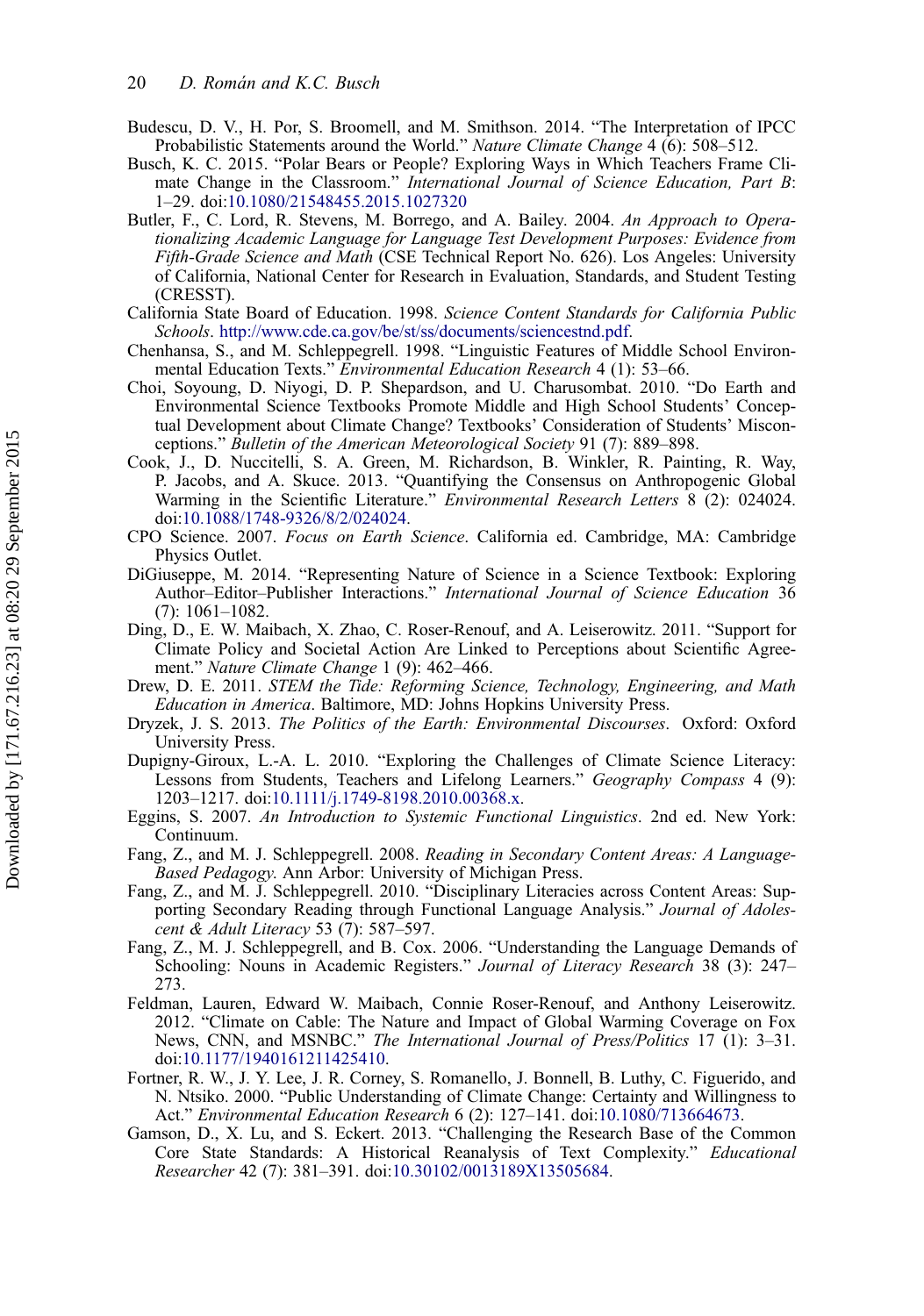- <span id="page-21-0"></span>Gibbs, A., and A. Lawson. 1992. "The Nature of Scientific Thinking as Reflected by the Work of Biologists & by Biology Textbooks." The American Biology Teacher 54 (3): 137–152.
- Glencoe-McGraw-Hill. 2007. Focus on Earth Science. California ed. Columbus, OH: Glencoe-McGraw-Hill.
- Halliday, M. A. K. 1994. Functional Grammar. London: Arnold.
- Halliday, M. A. K., and J. Martin. 1993. Writing Science: Literacy and Discursive Power. Pittsburgh, PA: University of Pittsburgh Press.
- Hayden, M. 2011. "Pedagogies of Empowerment in the Face of Climate Change Uncertainty." Journal for Activist Science and Technology Education 3 (1): 118–130.
- Hines, J. M., H. R. Hungerford, and A. N. Tomera. 1986. "Analysis and Synthesis of Research on Responsible Pro-Environmental Behavior: A Meta-Analysis." The Journal of Environmental Education 18 (2): 1–8.
- Hoffman, M., and D. Barstow. 2007. Revolutionizing Earth System Science Education for the 21st Century: Report and Recommendations from a 50-State Analysis of Earth Science Education Standards. Cambridge, MA: TERC.
- Holt, Rinehart, and Winston Inc. 2007. Earth Science. California ed. New York: Houghton Mifflin Harcourt Publishing Company.
- IPCC. 2013. Climate Change 2013: The Physical Science Basis. New York: Cambridge University Press.
- Jeffries, H., M. Stanisstreet, and E. Boyes. 2011. "Knowledge about the "greenhouse effect": Have college students improved?." Research in Science & Technological Education 19 (2): 205–221. <http://doi.org/10.1080/02635140120087731>
- Kahan, D. M., H. Jenkins-Smith, and D. Braman. 2011. "Cultural Cognition of Scientific Consensus." Journal of Risk Research 14 (2): 147–174.
- Kesidou, S., and J. E. Roseman. 2002. "How Well Do Middle School Science Programs Measure Up? Findings from Project 2061's Curriculum Review." Journal of Research in Science Teaching 39 (6): 522–549.
- Kloser, M. 2013. "Exploring High School Biology Students' Engagement with More and Less Epistemologically Considerate Texts." Journal of Research in Science Teaching 50 (10): 1232–1257.
- de Kwaadsteniet, E. W., E. van Dijk, A. Wit, D. De Cremer, and M. de Rooij. 2007. "Justifying Decisions in Social Dilemmas: Justification Pressures and Tacit Coordination under Environmental Uncertainty." Personality and Social Psychology Bulletin 33 (12): 1648– 1660.
- Lederman, N. G., and M. O'Malley. 1990. "Students' Perceptions of Tentativeness in Science: Development, Use, and Sources of Change." Science Education 74 (2): 225–239. doi:[10.1002/sce.3730740207.](http://dx.doi.org/10.1002/sce.3730740207)
- Lee, Tien Ming, Ezra M. Markowitz, Peter D. Howe, Chia-Ying Ko, and Anthony A. Leiserowitz. 2015. "Predictors of Public Climate Change Awareness and Risk Perception around the World." Nature Climate Change. doi:[10.1038/nclimate2728](http://10.1038/nclimate2728).
- Lee, O., H. Quinn, and G. Valdés. 2013. "Science and Language for English Language Learners in Relation to Next Generation Science Standards and with Implications for Common Core State Standards for English Language Arts and Mathematics." Educational Researcher 42 (4): 223–233.
- Leiserowitz, A., N. Smith, and J. Marlon. 2010. Americans' Knowledge of Climate Change. New Haven, CT: Yale Project on Climate Change Knowledge. [http://environment.yale.](http://environment.yale.edu/climate/files/ClimateChangeKnowledge2010.pdf) edu/climate/fi[les/ClimateChangeKnowledge2010.pdf.](http://environment.yale.edu/climate/files/ClimateChangeKnowledge2010.pdf)
- Leiserowitz, A., N. Smith, and J. Marlon. 2011. American Teens' Knowledge of Climate Change. New Haven, CT: Yale Project on Climate Change Knowledge.
- Lemke, J. L. 1990. Talking Science: Language Learning, and Values. New York: Ablex.
- Malka, A., J. Krosnick, M. Debell, J. Pasek, and D. Schneider. 2009. "Featuring Skeptics in News Media Stories about Global Warming Reduces Public Beliefs in the Seriousness of Global Warming." (Technical Paper). Woods Institute for the Environment, Stanford University. [http://woods.stanford.edu/research/global-warming-skeptics.](http://woods.stanford.edu/research/global-warming-skeptics)
- Malka, A., J. Krosnick, and G. Langer. 2009. "The Association of Knowledge with Concern about Global Warming: Trusted Information Sources Shape Public Thinking." Risk Analysis 29 (5): 633–647. doi:[10.1111/j.1539-6924.2009.01220.x](http://dx.doi.org/10.1111/j.1539-6924.2009.01220.x).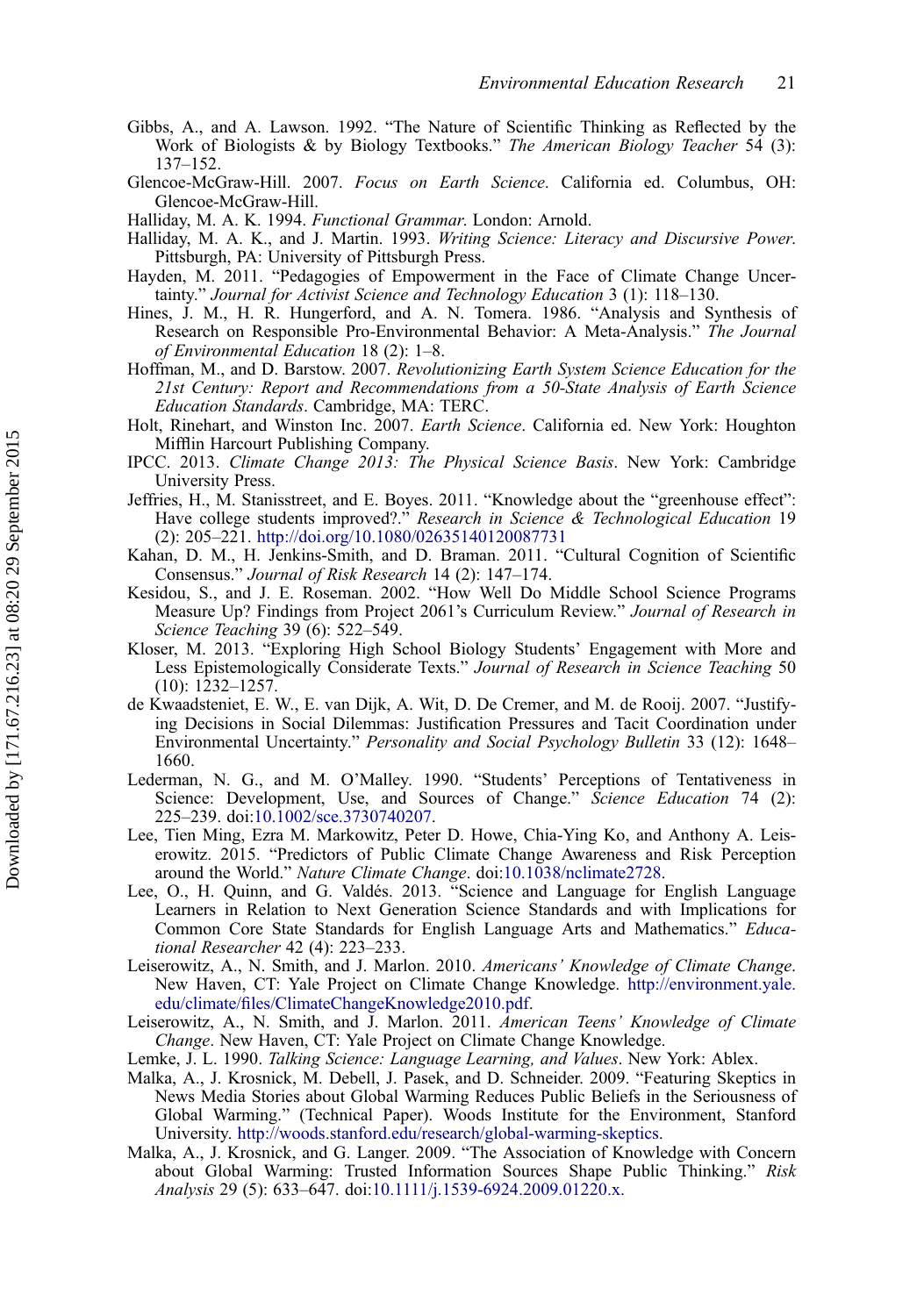- <span id="page-22-0"></span>McCright, A. M., R. E. Dunlap, and C. Xiao. 2013. "Perceived Scientific Agreement and Support for Government Action on Climate Change in the USA." Climatic Change 119 (2): 511–518.
- Moje, E. 2008. "Foregrounding the Disciplines in Secondary Literacy Teaching and Learning: A Call for Change." Journal of Adolescent & Adult Literacy 52 (2): 96–107.
- Montgomery, S. 1995. The Scientific Voice. New York: Guilford Press.
- Möser, S. C. 2010. "Communicating Climate Change: History, Challenges, Process and Future Directions." Wiley Interdisciplinary Reviews: Climate Change 1: 31–53. doi[:10.1002/wcc.011.](http://dx.doi.org/10.1002/wcc.011)
- Möser, S., and L. Dilling. 2011. "Communicating Climate Change: Closing the Science-Action Gap." In The Oxford Handbook of Climate Change and Society, edited by J. Dryzek, R. Norgaard, and D. D. Schlosberg, 161–174. Oxford: Oxford University Press.
- Moss, G. 2006. "Textbook Language, Teacher Mediation, Classroom Interaction and Learning Processes: The Case of Natural and Social Science Textbooks in Barranquilla, Colombia." Proceedings of the 33rd International Systemic Functional Congress, Sao Paulo.
- National Research Council. 1990. Fulfilling the Promise: Biology Education in the Nation's Schools. Washington, DC: National Academies Press.
- NGSS Lead States. 2013. Next Generation Science Standards: For States, by States. Washington, DC: National Academies Press.
- Nisbet, M. C., and D. Scheufele. 2009. "What's Next for Science Communication? Promising Directions and Lingering Distractions." American Journal of Botany 96 (10): 1767–1778. <http://www.amjbot.org/cgi/doi/10.3732/ajb.0900041>.
- Norris, S., and L. Phillips. 2003. "How Literacy in Its Fundamental Sense is Central to Scientific Literacy." Science Education 87 (2): 224–240.
- Oreskes, Naomi, and Erik M. Conway. 2011. Merchants of Doubt: How a Handful of Scientists Obscured the Truth on Issues from Tobacco Smoke to Global Warming. New York: Bloomsbury Publishing.
- Osborne, J. F., S. Collins, M. Ratcliffe, R. Millar, and R. A. Duschl. 2003. "What 'ideasabout-science' Should Be Taught in School Science? A Delphi Study of the Expert Community." Journal of Research in Science Teaching 40 (7): 692–720. doi:[10.1002/](http://dx.doi.org/10.1002/tea.10105) [tea.10105.](http://dx.doi.org/10.1002/tea.10105)
- Pew Research Center. 2015. Public and Scientists' Views on Science and Society. [http://www.](http://www.pewinternet.org/2015/02/15/how-scientists-engage-public/) [pewinternet.org/2015/02/15/how-scientists-engage-public/](http://www.pewinternet.org/2015/02/15/how-scientists-engage-public/).
- Prentice Hall. 2008. Focus on Earth Science. California ed. Upper Saddle River, NJ: Pearson Prentice Hall.
- Scheufele, D. A. 1999. "Framing as a Theory of Media Effects." Journal of Communication 49 (1): 103–122.
- Schleppegrell, M. J. 2004. The Language of Schooling: A Functional Linguistics Perspective. Mahwah, NJ: Erlbaum.
- Shanahan, T., and C. Shanahan. 2008. "Teaching Disciplinary Literacy to Adolescents: Rethinking Content-Area Literacy." Harvard Educational Review 78 (1): 40–59.
- Shepardson, D. P., D. Niyogi, and U. Charusombat. 2011. "Students' Conceptions about the Greenhouse Effect, Global Warming, and Climate Change." Climatic Change 104 (3–4): 481–507. doi:[10.1007/s10584-009-9786-9](http://dx.doi.org/10.1007/s10584-009-9786-9).
- Skamp, K., E. Boyes, and M. Stanisstreet. 2013. "Beliefs and Willingness to Act about Global Warming: Where to Focus Science Pedagogy?" Science Education 97: 191-217. doi[:10.1002/sce.21050.](http://dx.doi.org/10.1002/sce.21050)
- Slough, S. W., and E. M. McTigue. 2010. "Introduction to the Integration of Verbal and Visual Information in Science Texts." Reading Psychology 31 (3): 206–212.
- Slough, S. W., E. M. McTigue, S. Kim, and S. K. Jennings. 2010. "Science Textbooks' Use of Graphical Representation: A Descriptive Analysis of Four Sixth Grade Science Texts." Reading Psychology 31 (3): 301–325.
- Smolkin, L., E. M. McTigue, and Y. Yeh. 2011. "Searching for Explanations in Science Trade Books: What Can We Learn from Coh-Metrix?" International Journal of Science Education 35 (8): 1367–1384.